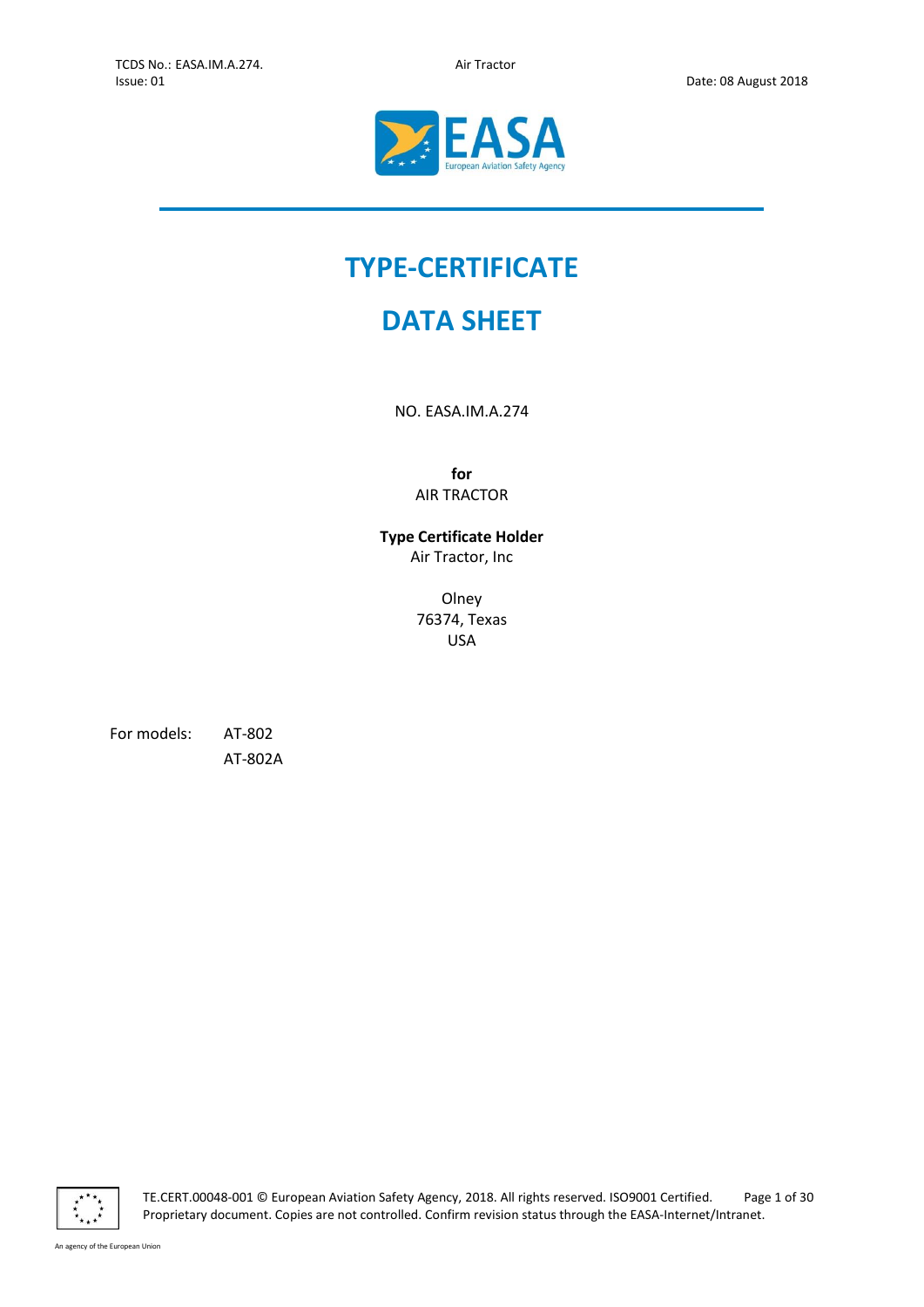Intentionally left blank



TE.CERT.00048-001 © European Aviation Safety Agency, 2018. All rights reserved. ISO9001 Certified. Page 2 of 30 Proprietary document. Copies are not controlled. Confirm revision status through the EASA-Internet/Intranet.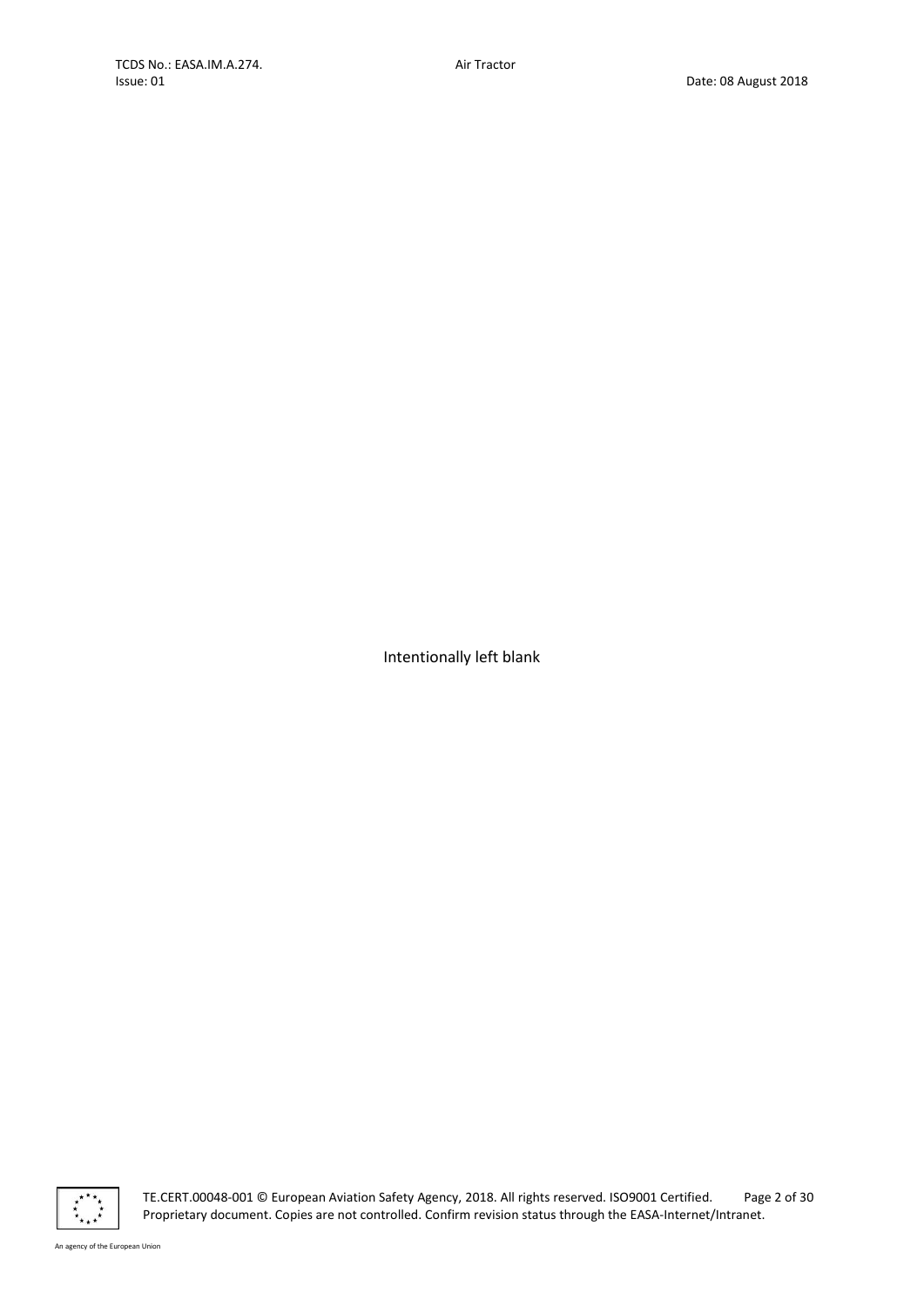| <b>SECTION A:</b> |  |
|-------------------|--|
| A.I.              |  |
| A.II.             |  |
| A.III.            |  |
| A.IV.             |  |
| A.V.              |  |
| <b>SECTION B:</b> |  |
| <b>B.I.</b>       |  |
| B.II.             |  |
| B.III.            |  |
| B.IV.             |  |
| B.V.              |  |
|                   |  |
| L.                |  |
| Ш.                |  |
| III.              |  |

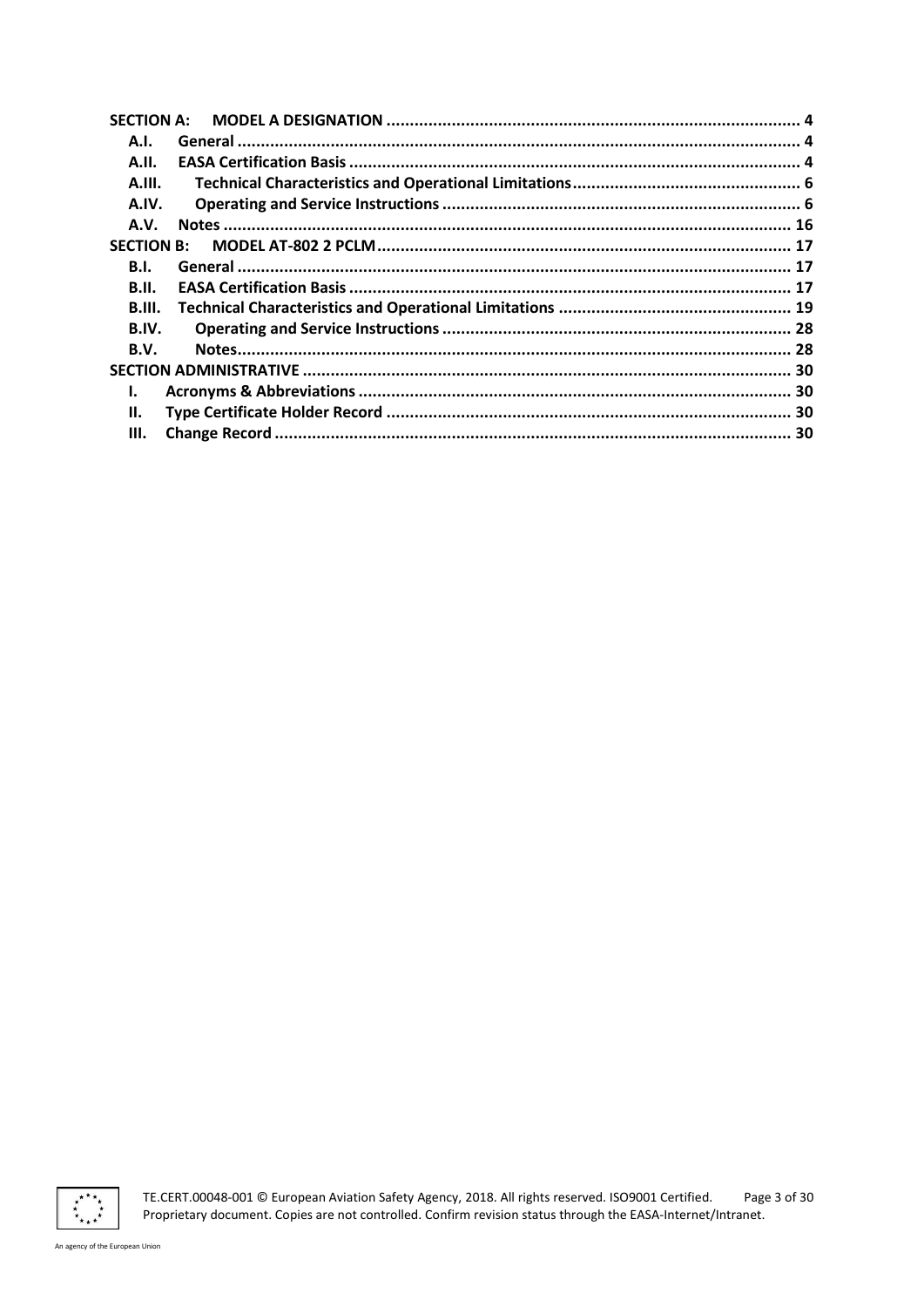## <span id="page-3-0"></span>**SECTION A: MODEL A DESIGNATION**

## <span id="page-3-1"></span>**A.I. General**

| 1. Type/ Model/ Variant    |               |
|----------------------------|---------------|
| $1.1$ Type:                | AT-802A       |
| 1.2 Model:                 | AT-802A 1PCLM |
| 2. Airworthiness Category: | Restricted    |
| 3. Manufacturer:           | Air Tractor   |
|                            | Olney         |
|                            | 76374, Texas  |
|                            | <b>USA</b>    |

4. EASA Type Certification Application Date: *Note: State of Design Authority certification application date for grandfathered products*

| 5. State of Design Authority:                      | FAA       |
|----------------------------------------------------|-----------|
| 6. State of Design Authority Type Certificate Date | 22.6.2015 |

## <span id="page-3-2"></span>**A.II. EASA Certification Basis**

1. Reference Date for determining the applicable requirements: 17.12.1992

2. Airworthiness Requirements: FAR 23, dated February 1, 1965, through Amendment 23-42, effective February 4, 1991 with the following sections below being defined as appropriate or inappropriate for the special purpose use of agricultural spraying, dusting, and seeding and for the special purpose use of forest and wildlife conservation (fire fighting) per FAR 21.25 (b)(1) and 21.25(b)(2); including the special purpose of Drug Eradication in accordance with FAR 21.25(b)(7) for the application of herbicides.

> Additionally, the airplane may be operated under the special purposes of aerial surveying per FAR 21.25(b)(3) and patrolling per FAR 21.25(b)(4) with the following restrictions to meet the requirements of FAR 36 Appendix G, Amendment 36-28:

> > 1) Maximum takeoff weight of 14,800 lbs

2) No installed engine with less than 1,295 SHP at takeoff. Acceptable engines are:

> a) PT6A-65AG b) PT6A-65AR



TE.CERT.00048-001 © European Aviation Safety Agency, 2018. All rights reserved. ISO9001 Certified. Page 4 of 30 Proprietary document. Copies are not controlled. Confirm revision status through the EASA-Internet/Intranet.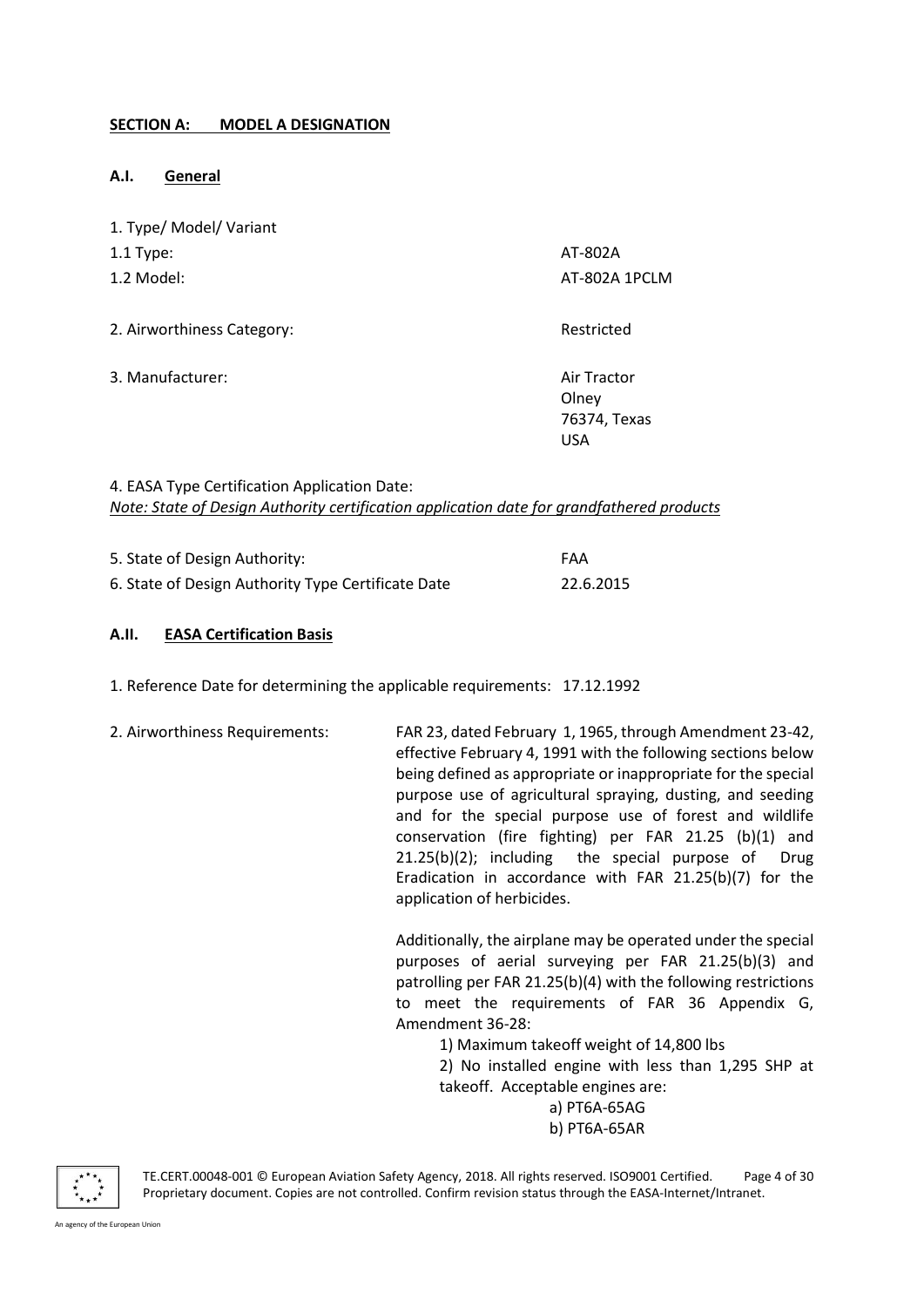|                           | c) PT6A-65R<br>d) PT6A-67AG<br>e) PT6A-67AF<br>f) PT6A-67R<br>g) PT6A-67F<br>3) No agricultural spray or granular dispersal<br>equipment installed, consisting of:<br>a) Spray booms (Dwg 80647)<br>b) Spray plumbing (Dwg 80643 or<br>81321)<br>c) Fan-operated spray pump (Dwg<br>80635, 81199, or 80745)<br>d) Spreader (Dwg 80776, 80634, or<br>80697)                                                                                                                                                                                                  |
|---------------------------|-------------------------------------------------------------------------------------------------------------------------------------------------------------------------------------------------------------------------------------------------------------------------------------------------------------------------------------------------------------------------------------------------------------------------------------------------------------------------------------------------------------------------------------------------------------|
|                           | At Maximum Weight: Defined as the maximum restricted<br>category gross weight the airplane is to be operated and<br>includes at least full fuel, full operating liquids, crew,<br>baggage, and full hopper.<br>Appropriate FAR 23 Requirements:<br>23.21, 23.23, 23.25(a), 23.29, 23.49(a)(c), 23.65(c), 23.143,<br>23.171, 23.173(c), 23.201, 23.231(a), 23.233, 23.235, 23.251,<br>All of Subpart C - Structures, 23.629, 23.721, 23.723, 23.725,<br>23.726, 23.727, 23.731, 23.733, 23.1041, 23.1043, 23.1045,<br>23.1323, 23.1505, 23.1545, 23.1585(a). |
|                           | Serial numbers 802A 0003 thru 802A 0083 do comply with<br>23.629(f).                                                                                                                                                                                                                                                                                                                                                                                                                                                                                        |
|                           | At Baseline Weight: Defined as a reference weight not to be<br>less than 75 percent of the Maximum Weight (above). FAR<br>23 through Amendment 23-42 with the exception of the<br>following requirements deemed inappropriate per FAR<br>$21.25(a)(1)$ .                                                                                                                                                                                                                                                                                                    |
|                           | Inappropriate FAR 23 Requirements:<br>23.1, 23.3, 23.45(b)(c)(d)&(e), 23.51, 23.75, 23.221,<br>23.629(f)(1), 23.777(f)(1),(h)(1)(ii), 23.781(a),(b), 23.867,<br>23.901(d), 23.954, 23.1303(e), 23.1321(d), 23.1325(b)(3),(e),<br>23.1351(d)(1), 23.1505(c), 23.1587(a)(5), (a)(6), (a)(7), (a)(8).                                                                                                                                                                                                                                                          |
| 3. Special Conditions:    | none                                                                                                                                                                                                                                                                                                                                                                                                                                                                                                                                                        |
| 4. Exemptions:            | Exemption No. 5574 [23.49 (b) (1)] 61 knot stall speed                                                                                                                                                                                                                                                                                                                                                                                                                                                                                                      |
| 5. (Reserved) Deviations: | none                                                                                                                                                                                                                                                                                                                                                                                                                                                                                                                                                        |



TE.CERT.00048-001 © European Aviation Safety Agency, 2018. All rights reserved. ISO9001 Certified. Page 5 of 30 Proprietary document. Copies are not controlled. Confirm revision status through the EASA-Internet/Intranet.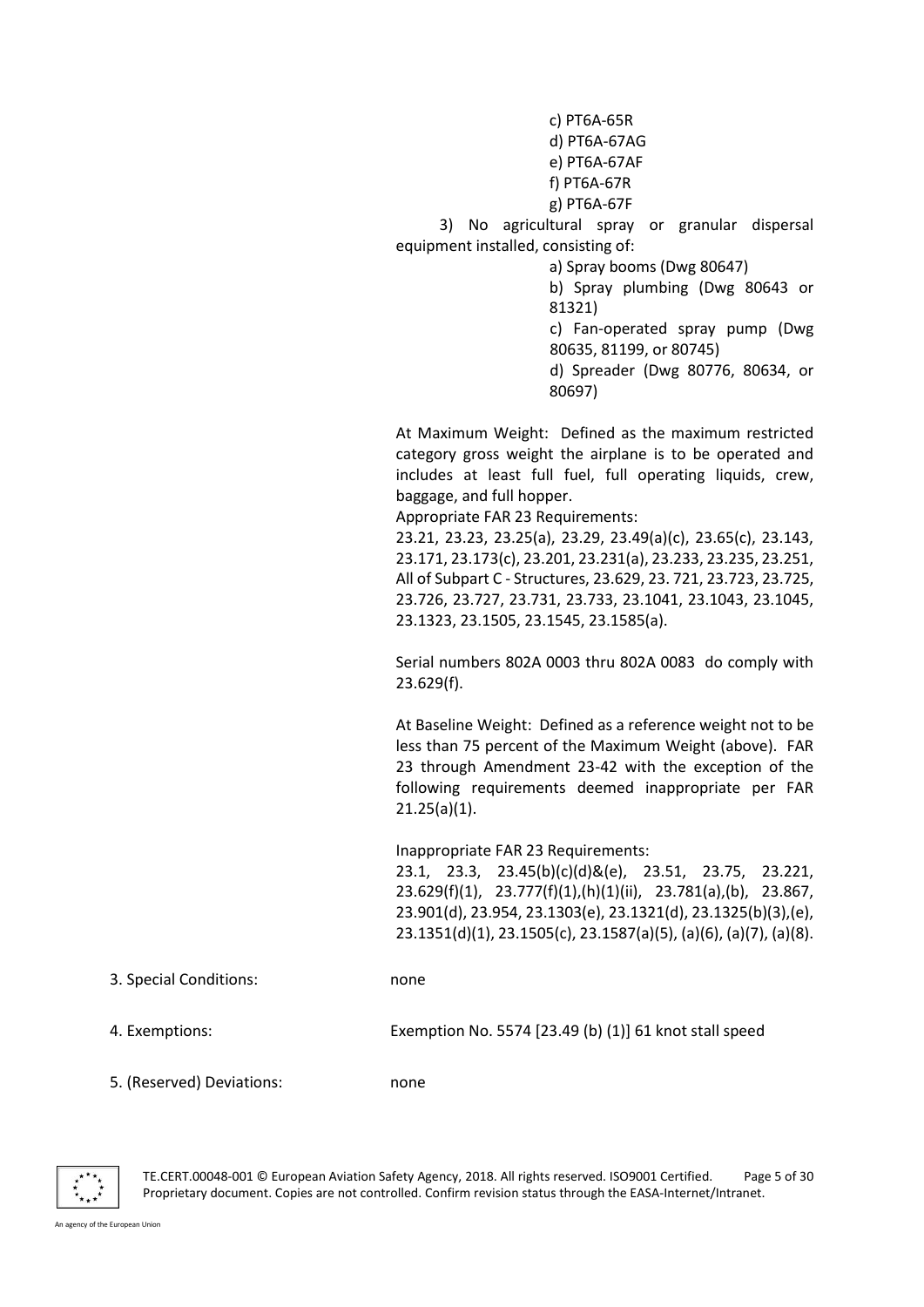| 6. Equivalent Safety Findings: | Equivalent Safety Finding to FAR 23.562, dated Septembe 14,<br>1992     |
|--------------------------------|-------------------------------------------------------------------------|
|                                | Equivalent Safety Finding to FAR 23.677 (a), dated March 23,<br>1999    |
|                                | Equivalent Level of Safety to FAR 23.1093(b), dated<br>December 7, 1992 |
| 7. Environmental Protection:   | FAR 36 as applicable in section A.11.2                                  |

## <span id="page-5-0"></span>**A.III. Technical Characteristics and Operational Limitations**

| 1. Type Design Definition: | The AT-802A is structurally certified to meet the requirements of<br>FAR 23. The engine installation along with the systems and |
|----------------------------|---------------------------------------------------------------------------------------------------------------------------------|
|                            | equipment meet FAR 23 requirements except in cases deemed                                                                       |
|                            | inappropriate for intended operations. In these cases placards are                                                              |
|                            | installed on the instrument panel which prohibit flying under                                                                   |
|                            | those special conditions. The AT-802A are certified by the FAA for                                                              |
|                            | a gross weight of 16,000 pounds. Certification basis is FAR 21.25.                                                              |
|                            | Airworthiness requirements of FAR 23 were met with certain                                                                      |
|                            | sections excepted as inappropriate for the special-purpose use of                                                               |
|                            | agricultural and forest and wildlife conservation.                                                                              |

2. Description: The Air Tractor AT-802A is an all-metal cantilever low-wing monoplane designed especially for agricultural or fire fighting operations. It is powered by a Pratt & Whitney PT6A turboprop engine which is highly suited for this type of flying. The standard engine for the fire-fighting versions is the PT6A-67AG which is rated at 1350 SHP at sea level and 99ºF. The PT6A-65AG is a popular optional engine, which is rated at 1295 SHP. Other PT6A engines are optional, including the PT6A-67F which is rated at 1424 SHP. The propeller is a Hartzell five-blade constant speed prop with reversing capabilities. The -65 series engines have a 115 inch diameter prop and the -67 series have a 118-inch prop. The hopper is made of fiberglass. It has a capacity of 800 U.S. gallons for Ag versions and 820 gallons for fire-fighting versions. The horizontal stabilizer is all metal and strut-braced for added rigidity. The vertical fin is cantilevered. The elevators and rudder are of allmetal construction and sealed to prevent chemical entry. The fuselage features removable skin panels for ease of maintenance and cleaning. High-lift flaps are incorporated to provide short take-off and landing distances.

| 3. Equipment: | The basic required equipment as prescribed in the applicable            |
|---------------|-------------------------------------------------------------------------|
|               | airworthiness regulations must be                                       |
|               | installed in the aircraft for certification. In addition, the following |
|               | equipment is required:                                                  |
|               | 2. Operative are stall warning system (Dwg E0120)                       |

- a. Operative pre-stall warning system (Dwg. 50130)
- b. 24 volt electrical system



TE.CERT.00048-001 © European Aviation Safety Agency, 2018. All rights reserved. ISO9001 Certified. Page 6 of 30 Proprietary document. Copies are not controlled. Confirm revision status through the EASA-Internet/Intranet.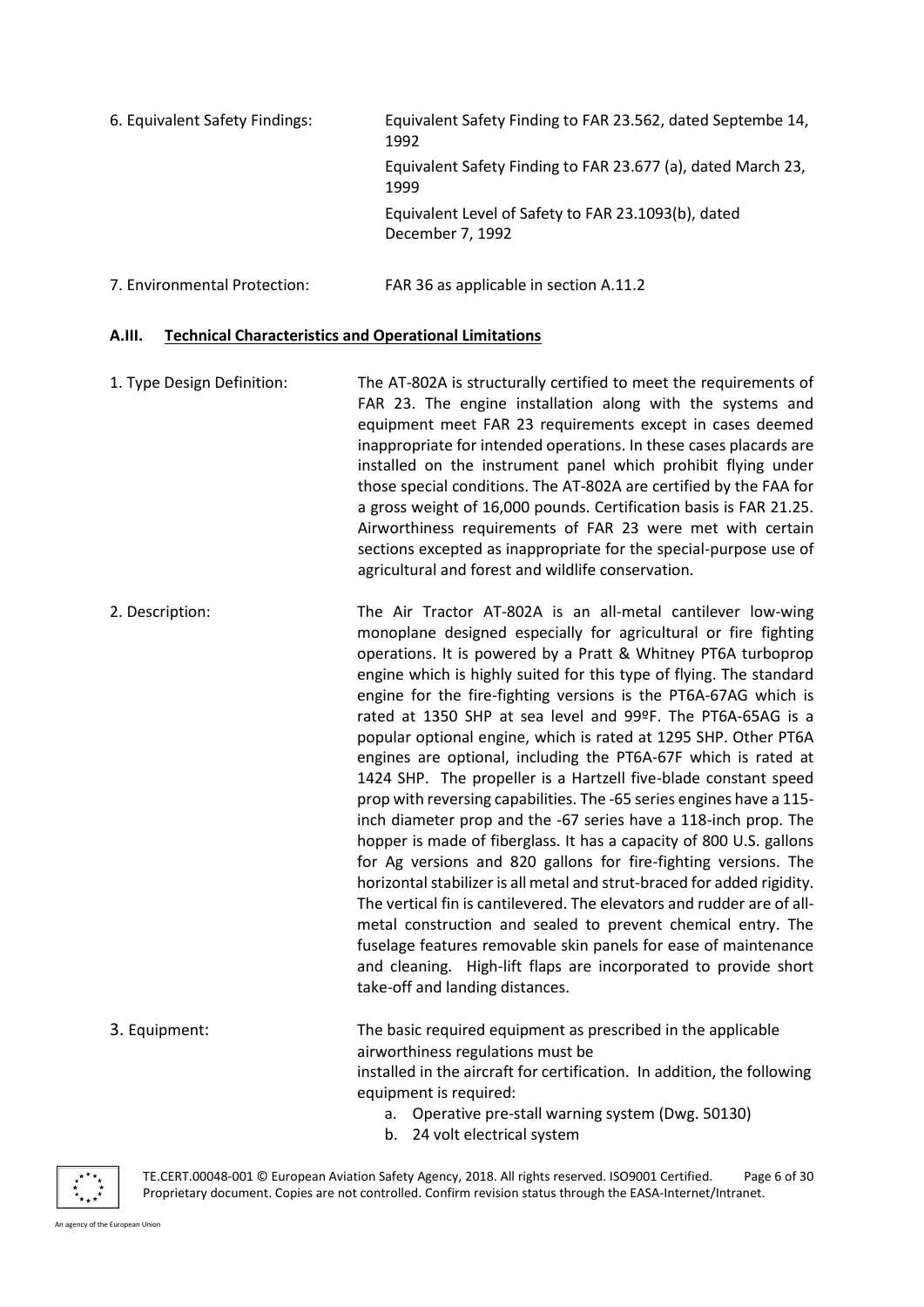- c. Slip indicator
- d. Fire Extinguisher (Dwg 10564 or 11421)

Agricultural Dispersal Equipment

The following agricultural dispersal equipment may be installed: None, or any of the following:

- a. Dust spreader (Dwg. 80634 or 80697 or 80776)
- b. Standard spray system (Dwg. 80472 or 80745)
- c. Micronair spray system (Dwg. 80678)
- d. Fire Gate spray system (Dwg. 80745)
- e. Automatic flagger (Dwg. 80612)
- f. Drift finder smoker (Dwg. 80610)
- g. Crop Hawk, Micronair, Accuflo flowmeter (Dwg. 80472)
- h. 48 extra nozzles (Dwg. 80037)
- i. Night working lights (Dwg. 60382)
- j. Hopper rinse system (dwg. 80900)
- k. Foam tank (dwg. 80576)

Optional Equipment

Conventional fire bomber gate and vent (Dwg. 81196) Computerized fire bomber gate and vent (Dwg. 80540) Air conditioning system (Dwg. 60414 or Dwg 60719) Cockpit heater (Dwg. 51477) Fuel flowmeter (Dwg. 60286 or 60585) Attitude gyro (Dwg. 51625) Turn coordinator (Dwg. 51625) King COM or NAV/COM radio (Dwg. 60616) Windshield washer (Dwg. 60439) Windshield wiper (Dwg. 60177) King transponder (Dwg. 60434) King LMH 3142 radio (Dwg. 60436) King DME (Dwg.60451) King HSI/Slaved compass (Dwg. 60451) King audio console (Dwg. 60451) Loran-C (Dwg. 60451) King Automatic direction finder (Dwg. 60724) King Marker Beacon (Dwg. 60473) Narco ELT (Dwg. 60554) Dorne and Margolin ELT (Dwg. 60684) Garmin GPS 150 (Dwg. 60619) Trimble GPS (Dwg. 60978) N.A.T. Audio Control Panel (Dwg. 60493) King KN53 NAV (Dwg. 60453) ACK ELT (dwg. 60617) Public Address/Siren (dwg. 60922) Directional Gyro (dwg. 51625) S-Tec Autopilot (Dwg. 70656) King KLX-135 GPS/COM (Dwg. 60939)

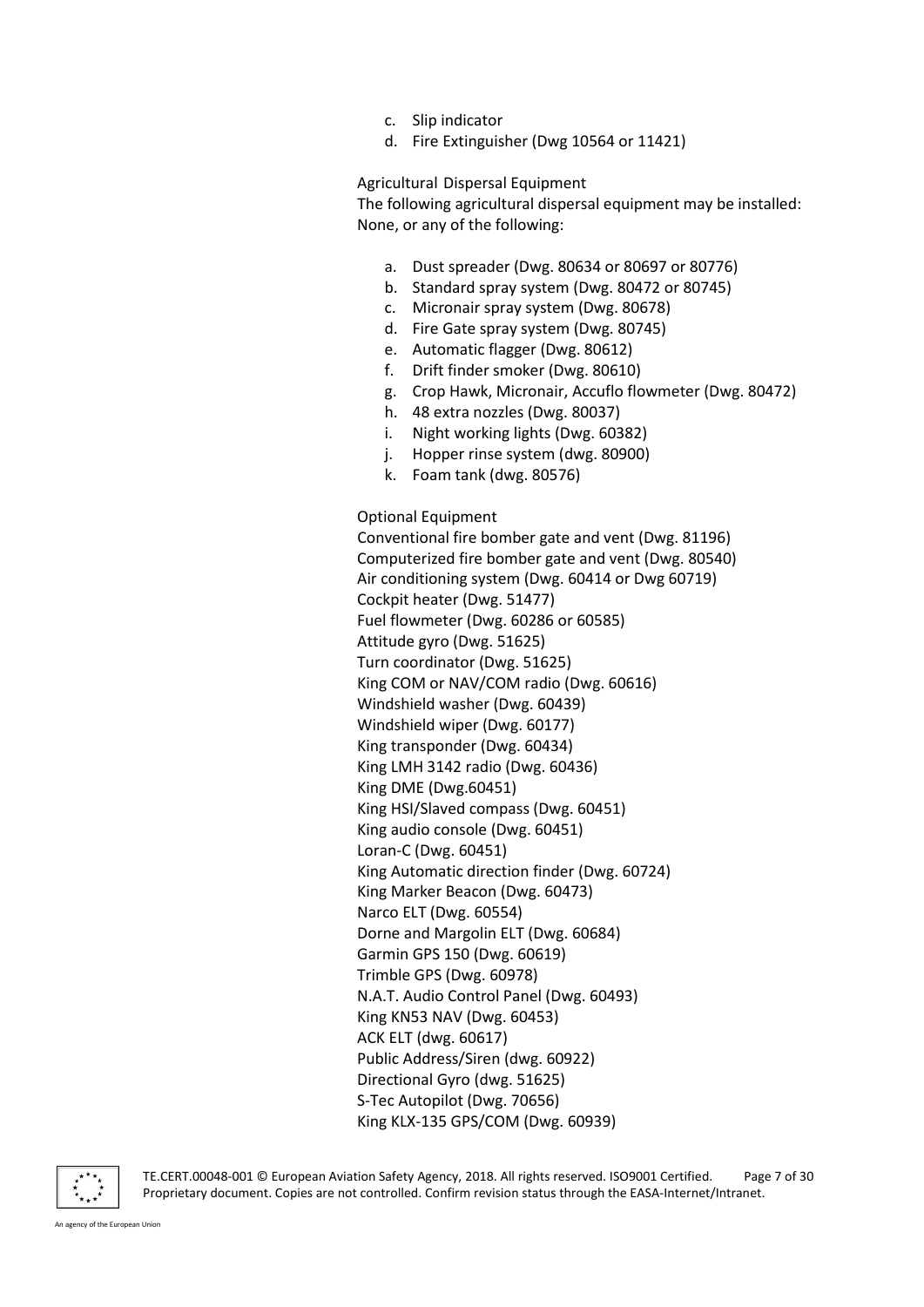|               |            | Vertical speed indicator (dwg. 51625)                         |
|---------------|------------|---------------------------------------------------------------|
|               |            | King high frequency radio (Dwg. 61001)                        |
|               |            | King Radar altimeter (Dwg. 61004)                             |
|               |            | King GPS (Dwg. 60992)                                         |
|               |            | Crew Seat (Dwg. 11742)                                        |
|               |            | Garmin GMA 340 Audio Control (Dwg. 61155)                     |
|               |            | Garmin GNS 530 GPS NAV COM (Dwg. 61163)                       |
|               |            | Garmin GNS 430 GPS NAV COM (Dwg. 61161)                       |
|               |            | Garmin GNC 250XL GPS COM (Dwg. 61159)                         |
|               |            | Garmin GTX 327 Transponder (Dwg. 61157)                       |
|               |            | King KRA 405B Radar Altimeter (Dwg. 61196)                    |
|               |            | Engine Fire Detection System (Dwg. 52260)                     |
|               |            | Fuel Control Override System (Dwg. 70640)                     |
|               |            | Garmin/Apollo SL40 Com radio (Dwg. 61339)                     |
|               |            | Ram Air Engine Inlet (Dwg 51208)                              |
|               |            | Light Package (Dwg 60038).                                    |
|               |            | Auxiliary Fuselage Fuel System (Dwg 52940) (for Aerial        |
|               |            | Surveying/Patrolling configuration)                           |
|               |            | Electronics International MVP-50T Engine Monitor Installation |
|               |            | (drawing 53160 - alternate to 51625 standard instrument       |
|               |            | installation)                                                 |
|               |            | Amsafe Inflatable Restraints (Dwg 11068)                      |
|               |            | Dispersal Monitoring System (Dwg 81926)                       |
|               |            | Reabe Hopper Gauge System (Dwg 82060)                         |
|               |            | Retractable Firewall Mount (Dwg 13874)                        |
|               |            |                                                               |
| 4. Dimensions |            |                                                               |
|               | Length:    | 36 ft.                                                        |
|               |            |                                                               |
|               | Wing span: | Serial number 802A-0003 thru 0058:<br>58.0 ft.                |
|               |            | Serial number 802A-0060 and subsequent: 59 ft. 3 in.          |
|               | Height:    | 13 ft.                                                        |
|               |            |                                                               |

Wing area: Serial number 802A-0003 thru 0058: 390.7 ft<sup>2</sup> Serial number 802A-0060 and subsequent: 401 ft<sup>2</sup>



TE.CERT.00048-001 © European Aviation Safety Agency, 2018. All rights reserved. ISO9001 Certified. Page 8 of 30 Proprietary document. Copies are not controlled. Confirm revision status through the EASA-Internet/Intranet.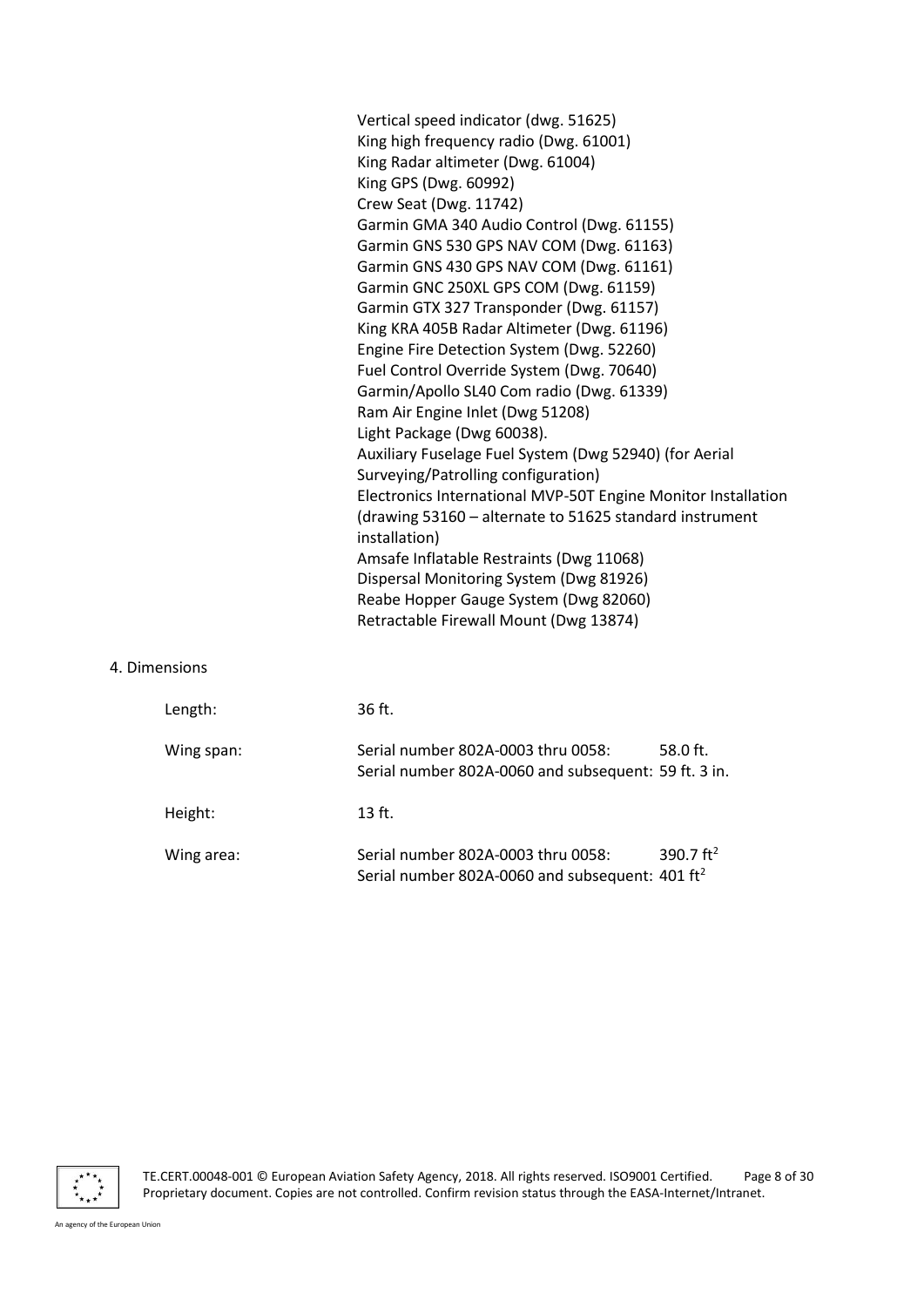## 5. Engine

5.1. Model: Pratt & Whitney PT6A-45R, PT6A-65AR, PT6A-65B, PT6A-65R, PT6A-65AG, PT6A-67R, PT6A-67AG, PT6A-67AF, or PT6A-67F.

5.2 Type Certificate: PT6A-65AG – E4EA PT6A-65AR – E4EA PT6A-65R – E4EA PT6A-67AG – E26NE PT6A-67AF – E26NE PT6A-67R – E26NE PT6A-67F – E26NE PT6A-45R – E4EA PT6A-65B – E4EA

#### 5.3 Limitations

Engine Limits PT6A-45R

| Power                 | <b>SHP</b> | Torque             | Nominal      | Maximum                   | Ng         | Np         | Oil         | Oil             |
|-----------------------|------------|--------------------|--------------|---------------------------|------------|------------|-------------|-----------------|
| Setting               |            | $Ft-Lb$            | <b>ITT°C</b> | Observed                  | <b>RPM</b> | <b>RPM</b> | Pressure    | Temp            |
|                       |            |                    |              | <b>ITT°C</b>              | %          |            | <b>PSIG</b> | $\rm ^{\circ}C$ |
| Takeoff               | 1173       | 3625               |              | 800<br>$(5 \text{ min})$  | 104.0      | 1700       | 90 to 135   | 10 to 99        |
| MAX.<br>Continuous    | 1020       | 3150               |              | 800                       | 104.0      | 1700       | 90 to 135   | 0 to 99         |
| MIN Idle              |            |                    |              | 700                       | 58.0       |            | 60 Min.     | $-40$ to 99     |
| (Run)                 |            |                    |              |                           |            |            |             |                 |
| <b>Starting</b>       |            |                    | 800          | 1000<br>$(5 \text{ sec})$ |            |            | 0 to 200    | $-40$ to 99     |
| Transient             |            | 5100               |              | 850                       | 104.0      | 1870       | 60 Min.     | 0 to 110        |
|                       |            | $(20 \text{ sec})$ |              | $(20 \text{ sec})$        |            |            |             |                 |
| <b>MAX</b><br>Reverse | 900        | 1000               |              | 800                       |            | 1650       | 90 to 135   | 0 to 99         |

#### Engine Limits PT6A-65B

| Power                 | <b>SHP</b> | Torque             | Nominal      | Maximum                  | <b>Ng</b>  | Np         | Oil                  | Oil             |
|-----------------------|------------|--------------------|--------------|--------------------------|------------|------------|----------------------|-----------------|
| Setting               |            | Ft-Lb              | <b>ITT°C</b> | Observed                 | <b>RPM</b> | <b>RPM</b> | Pressure             | Temp            |
|                       |            |                    |              | <b>ITT°C</b>             | %          |            | <b>PSIG</b>          | $\rm ^{\circ}C$ |
| Takeoff               | 1100       | 3625               |              | 820<br>$(5 \text{ min})$ | 104.0      | 1700       | 90 to 135            | 10 to 99        |
| MAX.                  | 1100       | 3625               |              | 810                      | 104.0      | 1700       | 90 to 135            | 10 to 99        |
| Continuous            |            |                    |              |                          |            |            |                      |                 |
| <b>MIN</b> Idle       |            |                    |              | 700                      | 58.0       |            | 60 Min.              | $-40$ to 99     |
| (Run)                 |            |                    |              |                          |            |            |                      |                 |
| <b>Starting</b>       |            |                    | 700          | 1000                     |            |            | 0 to 200             | $-40$ to 99     |
|                       |            |                    |              | $(5 \text{ sec})$        |            |            |                      |                 |
| Transient             |            | 5100               |              | 870                      | 104.0      | 1870       | $40 \text{ to } 200$ | 0 to 110        |
|                       |            | $(20 \text{ sec})$ |              | $(20 \text{ sec})$       |            |            |                      |                 |
| <b>MAX</b><br>Reverse | 900        |                    |              | 760                      |            | 1650       | 90 to 135            | 0 to 99         |



TE.CERT.00048-001 © European Aviation Safety Agency, 2018. All rights reserved. ISO9001 Certified. Page 9 of 30 Proprietary document. Copies are not controlled. Confirm revision status through the EASA-Internet/Intranet.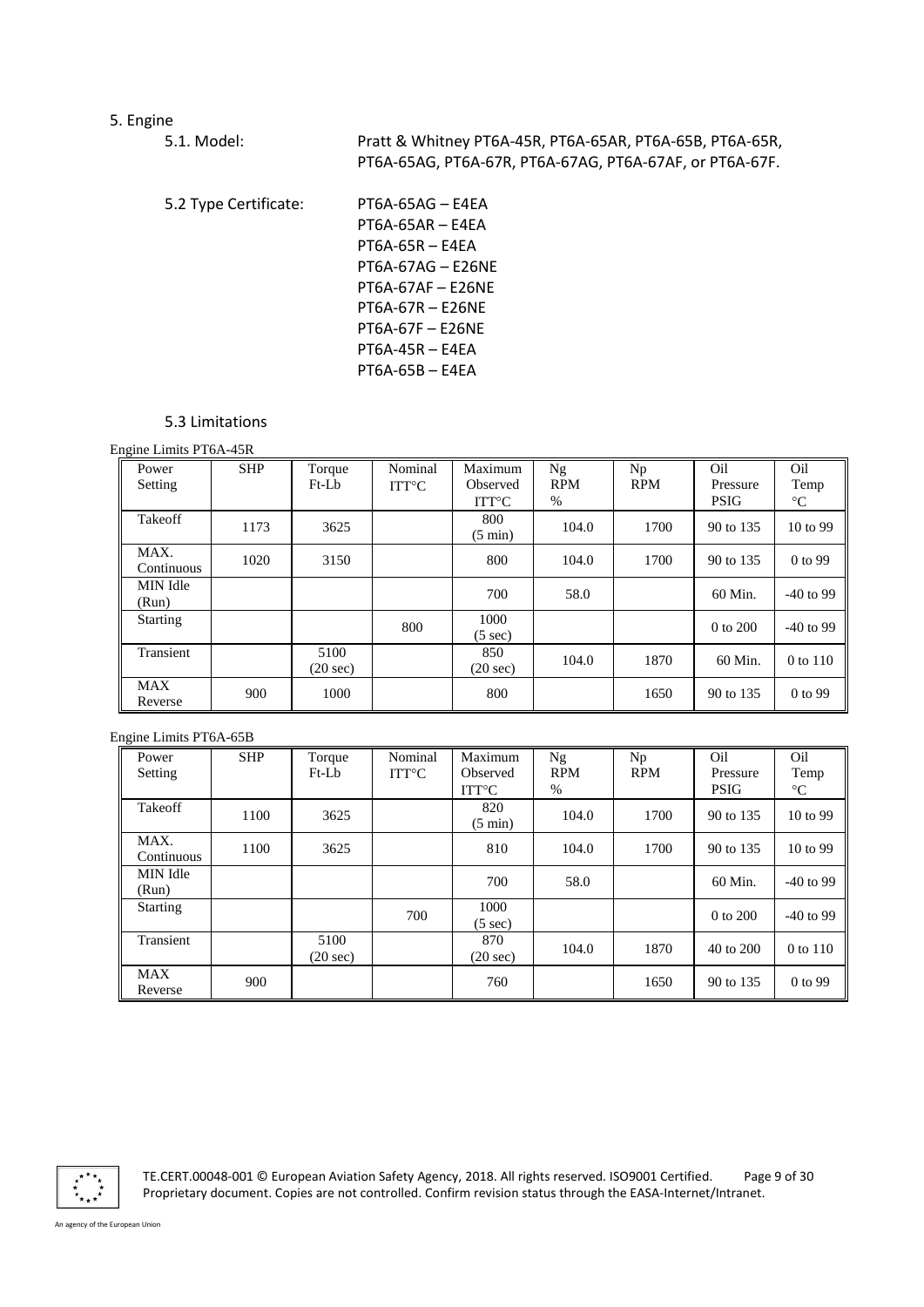#### Engine Limits PT6A-65AR, PT6A-65R

| Power<br>Setting      | <b>SHP</b> | Torque<br>$Ft-Lb$          | Nominal<br><b>ITT<sup>o</sup>C</b> | Maximum<br>Observed       | Ng<br><b>RPM</b> | Np<br><b>RPM</b> | Oil<br>Pressure | Oil<br>Temp     |
|-----------------------|------------|----------------------------|------------------------------------|---------------------------|------------------|------------------|-----------------|-----------------|
|                       |            |                            |                                    | <b>ITT°C</b>              | $\%$             |                  | <b>PSIG</b>     | $\rm ^{\circ}C$ |
| Takeoff               | 1295       | 4000                       |                                    | 820<br>$(5 \text{ min})$  | 104.0            | 1700             | 90 to 135       | 10 to 99        |
| MAX.<br>Continuous    | 1173       | 3625                       |                                    | 810                       | 104.0            | 1700             | 90 to 135       | 10 to 99        |
| MIN Idle<br>(Run)     |            |                            |                                    | 715                       | 58.0             |                  | 60 Min.         | $-40$ to 99     |
| <b>Starting</b>       |            |                            | 700                                | 1000<br>$(5 \text{ sec})$ |                  |                  | $0$ to $200$    | $-40$ to 99     |
| Transient             |            | 5100<br>$(20 \text{ sec})$ |                                    | 870<br>$(20 \text{ sec})$ | 104.0            | 1870             | 40 to 200       | 0 to 110        |
| <b>MAX</b><br>Reverse | 900        |                            |                                    | 760                       |                  | 1650             | 90 to 135       | 0 to 99         |

#### Engine Limits PT6A-65AG

| Power                 | <b>SHP</b> | Torque             | Nominal      | Maximum                  | Ng         | Np         | Oil          | Oil             |
|-----------------------|------------|--------------------|--------------|--------------------------|------------|------------|--------------|-----------------|
| Setting               |            | Ft-Lb              | <b>ITT°C</b> | Observed                 | <b>RPM</b> | <b>RPM</b> | Pressure     | Temp            |
|                       |            |                    |              | <b>ITT<sup>o</sup>C</b>  | %          |            | <b>PSIG</b>  | $\rm ^{\circ}C$ |
| Takeoff               | 1295       | 4000               |              | 820<br>$(5 \text{ min})$ | 104.0      | 1700       | 90 to 135    | 10 to 99        |
| MAX.                  | 1220       | 3770               |              | 810                      | 104.0      | 1700       | 90 to 135    | 10 to 99        |
| Continuous            |            |                    |              |                          |            |            |              |                 |
| <b>MIN</b> Idle       |            |                    |              | 715                      | 58.0       |            | 60 Min.      | $-40$ to 99     |
| (Run)                 |            |                    |              |                          |            |            |              |                 |
| <b>Starting</b>       |            |                    |              | 1000                     |            |            | $0$ to $200$ | $-40$ to 99     |
|                       |            |                    |              | $(5 \text{ sec})$        |            |            |              |                 |
| Transient             |            | 5100               |              | 870                      | 104.0      | 1870       | 40 to 200    | $-40$ to $110$  |
|                       |            | $(20 \text{ sec})$ |              | $(20 \text{ sec})$       |            |            |              |                 |
| <b>MAX</b><br>Reverse | 900        |                    |              | 760                      |            | 1650       | 90 to 135    | 0 to 99         |

#### Engine Limits PT6A-67AG

| Power<br>Setting         | <b>SHP</b> | Torque<br>$Ft-Lb$          | Nominal<br><b>ITT°C</b> | Maximum<br>Observed<br><b>ITT°C</b> | Ng<br><b>RPM</b><br>% | Np<br><b>RPM</b> | Oil<br>Pressure<br><b>PSIG</b> | Oil<br>Temp<br>$\rm ^{\circ}C$ |
|--------------------------|------------|----------------------------|-------------------------|-------------------------------------|-----------------------|------------------|--------------------------------|--------------------------------|
| Takeoff                  | 1350       | 4170                       |                         | 800<br>$(5 \text{ min})$            | 104.0                 | 1700             | 90 to 135                      | 10 to 99                       |
| MAX.<br>Continuous       | 1220       | 3770                       |                         | 800                                 | 104.0                 | 1700             | 90 to 135                      | 10 to 99                       |
| <b>MIN</b> Idle<br>(Run) |            |                            |                         | 750                                 | 58.0                  |                  | 60 Min.                        | $-40$ to 99                    |
| <b>Starting</b>          |            |                            |                         | 1000<br>$(5 \text{ sec})$           |                       |                  | 0 to 200                       | $-40$ to 99                    |
| Transient                |            | 5100<br>$(20 \text{ sec})$ |                         | 870<br>$(20 \text{ sec})$           | 104.0                 | 1870             | 40 to 200                      | 0 to 110                       |
| <b>MAX</b><br>Reverse    | 900        |                            |                         | 760                                 |                       | 1650             | 90 to 135                      | 10 to 99                       |



TE.CERT.00048-001 © European Aviation Safety Agency, 2018. All rights reserved. ISO9001 Certified. Page 10 of 30 Proprietary document. Copies are not controlled. Confirm revision status through the EASA-Internet/Intranet.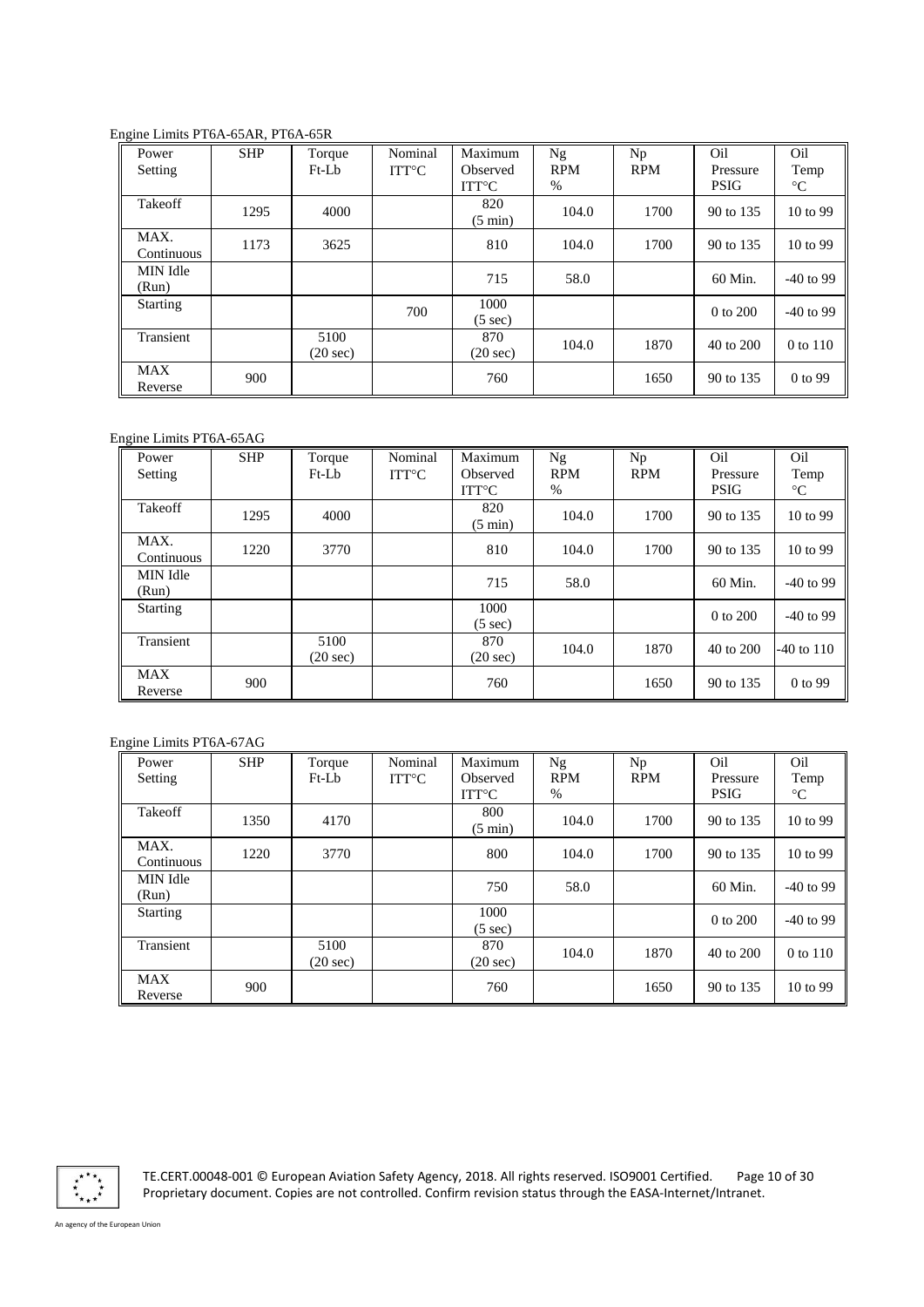Engine Limits PT6A-67AF

| $\circ$<br>Power   | <b>SHP</b> | Torque                     | Nominal                 | Maximum                   | <b>Ng</b>  | Np         | Oil         | Oil             |
|--------------------|------------|----------------------------|-------------------------|---------------------------|------------|------------|-------------|-----------------|
| Setting            |            | $Ft-Lb$                    | <b>ITT<sup>o</sup>C</b> | Observed                  | <b>RPM</b> | <b>RPM</b> | Pressure    | Temp            |
|                    |            |                            |                         | <b>ITT°C</b>              | $\%$       |            | <b>PSIG</b> | $\rm ^{\circ}C$ |
| Takeoff            | 1424       | 4400                       | 835                     | 855<br>$(5 \text{ min})$  | 104.0      | 1700       | 90 to 135   | 10 to 99        |
| MAX.<br>Continuous | 1220       | 3825                       | 820                     | 840                       | 104.0      | 1700       | 90 to 135   | 10 to 99        |
| MIN Idle<br>(Run)  |            |                            |                         | 750                       | 58.0       |            | 60 Min.     | $-40$ to 99     |
| <b>Starting</b>    |            |                            | 700                     | 1000<br>$(5 \text{ sec})$ |            |            | 0 to 200    | $-40$ to 99     |
| Transient          |            | 5100<br>$(20 \text{ sec})$ |                         | 870<br>$(20 \text{ sec})$ | 104.0      | 1870       | 40 to 200   | 0 to 110        |
| AX<br>Reverse      | 900        |                            |                         | 765                       |            | 1650       | 90 to 135   | 10 to 99        |

#### Engine Limits PT6A-67R

| J<br>Power<br>Setting | <b>SHP</b> | Torque<br>Ft-Lb            | Nominal<br><b>ITT°C</b> | Maximum<br>Observed       | Ng<br><b>RPM</b> | Np<br><b>RPM</b> | Oil<br>Pressure      | Oil<br>Temp     |
|-----------------------|------------|----------------------------|-------------------------|---------------------------|------------------|------------------|----------------------|-----------------|
|                       |            |                            |                         | <b>ITT°C</b>              | %                |                  | <b>PSIG</b>          | $\rm ^{\circ}C$ |
| Takeoff               | 1424       | 4400                       | 835                     | 855<br>$(5 \text{ min})$  | 104.0            | 1700             | 90 to 135            | 10 to 99        |
| MAX.<br>Continuous    | 1220       | 3770                       | 820                     | 840                       | 104.0            | 1700             | 90 to 135            | 10 to 99        |
| MIN Idle<br>(Run)     |            |                            |                         | 755                       | 58.0             |                  | 60 Min.              | $-40$ to 99     |
| <b>Starting</b>       |            |                            | 700                     | 1000<br>$(5 \text{ sec})$ |                  |                  | $0$ to $200$         | $-40$ to 99     |
| transient             |            | 5100<br>$(20 \text{ sec})$ |                         | 870<br>$(20 \text{ sec})$ | 104.0            | 1870             | $40 \text{ to } 200$ | 0 to 110        |
| <b>MAX</b><br>Reverse | 900        |                            |                         | 765                       |                  | 1650             | 90 to 135            | 10 to 99        |

## Engine Limits PT6A-67F

| Power<br>Setting         | <b>SHP</b> | Torque<br>Ft-Lb            | Nominal<br><b>ITT°C</b> | Maximum<br>Observed       | <b>Ng</b><br><b>RPM</b> | Np<br><b>RPM</b> | Oil<br>Pressure      | Oil<br>Temp |
|--------------------------|------------|----------------------------|-------------------------|---------------------------|-------------------------|------------------|----------------------|-------------|
|                          |            |                            |                         | <b>ITT°C</b>              | %                       |                  | <b>PSIG</b>          | $^{\circ}C$ |
| Takeoff                  | 1424       | 4400                       |                         | 870<br>$(5 \text{ min})$  | 104.0                   | 1700             | 90 to 135            | 10 to 99    |
| MAX.<br>Continuous       | 1220       | 3770                       |                         | 870                       | 104.0                   | 1700             | 90 to 135            | 10 to 99    |
| <b>MIN</b> Idle<br>(Run) |            |                            |                         | 760                       | 58.0                    |                  | 60 Min.              | $-40$ to 99 |
| <b>Starting</b>          |            |                            |                         | 1000<br>$(5 \text{ sec})$ |                         |                  | $0$ to $200$         | $-40$ to 99 |
| Transient                |            | 5100<br>$(20 \text{ sec})$ |                         | 910<br>$(20 \text{ sec})$ | 104.0                   | 1870             | $40 \text{ to } 200$ | 0 to 110    |
| <b>MAX</b><br>Reverse    | 900        |                            |                         | 760                       |                         | 1650             | 90 to 135            | 10 to 99    |



TE.CERT.00048-001 © European Aviation Safety Agency, 2018. All rights reserved. ISO9001 Certified. Page 11 of 30 Proprietary document. Copies are not controlled. Confirm revision status through the EASA-Internet/Intranet.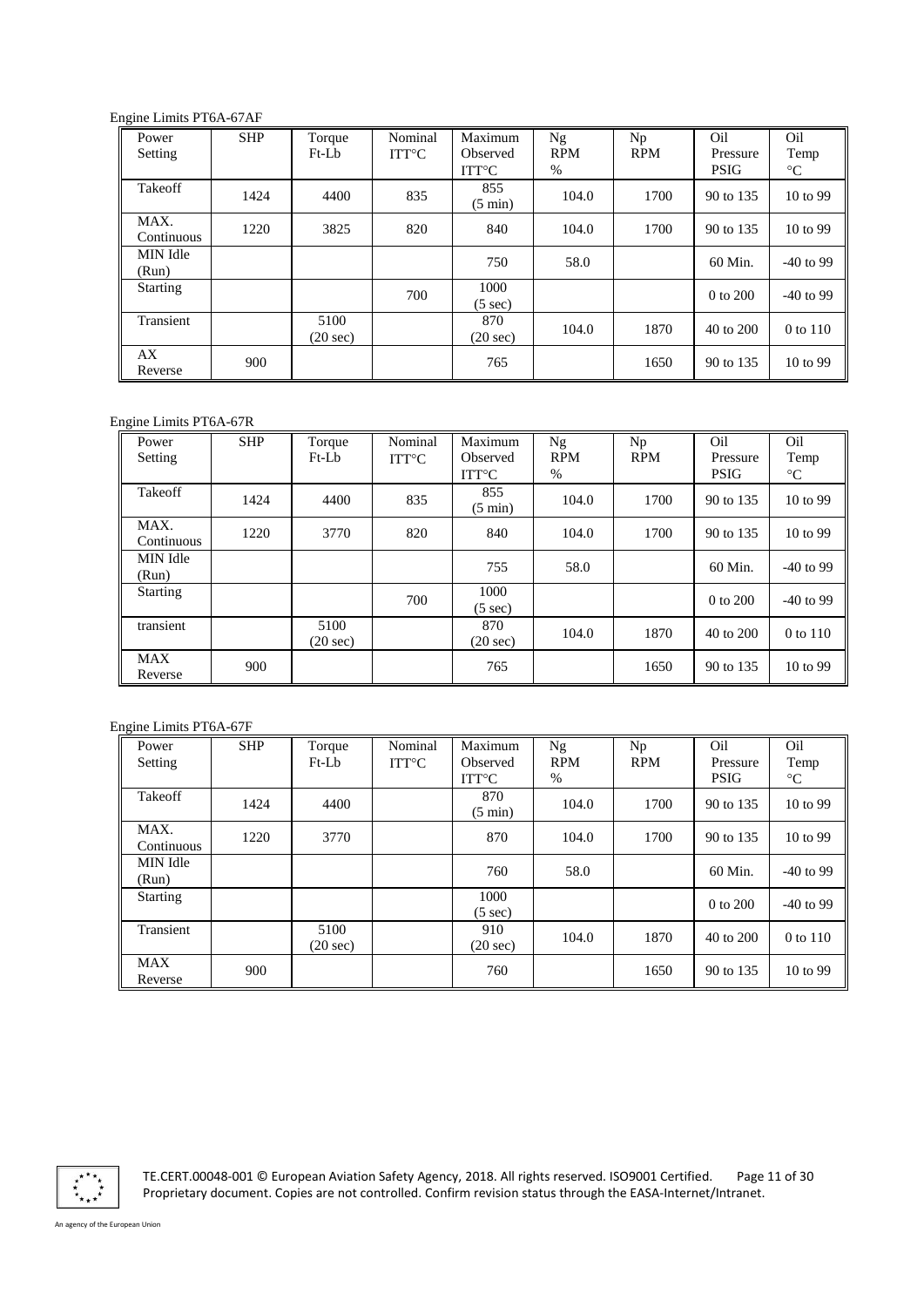## 6. Load factors

|                  |                             | <b>Flaps Retracted</b> | Flaps Extended |
|------------------|-----------------------------|------------------------|----------------|
| Maximum positive | $(12,500$ lbs. $)(5670$ kg) | $+3.25$                | $+2.0$         |
|                  | $(16,000$ lbs. $)(7257$ kg) | $+2.54$                | $+2.0$         |
| Maximum negative | $(12,500$ lbs. $)(5670$ kg) | $-1.3$                 | 0.0            |
|                  | (16,000lbs.)(7257kg)        | $-1.2$                 | 0.0            |

7. Propeller & Propeller Limits

Hartzell HC-B5MP-3C/M10876AS or HC-B5MP-3C/M10876ANS

Maximum dia. 111.0 inch, minimum dia. 110.7 inch Pitch settings, high 79.02, low 16.52, reverse -11.02 at 42 inch station.

OR:

Hartzell HC-B5MP-3F/M11276NS Maximum dia. 115.2 inch, minimum dia. 114.7 inch Pitch settings, high 83.1<sup>[2]</sup>, low 13.9<sup>[2]</sup>, reverse -10.0<sup>[2]</sup> at 42 inch station. (PT6A-45R, PT6A-65B, PT6A-65AR, PT6A-65R, or PT6A-65AG)

Hartzell HC-B5MA-3D/M11276 or HC-B5MA-3D/M11276N (Thru s/n 802A-0073) HC-B5MA-3D/M11276NS (s/n 802A-0074 & Subs.) See Note 5

Maximum dia. 115.2 inch, minimum dia. 114.7 inch Pitch settings, high 83.1<sup>[2]</sup>, low 13.9<sup>[2]</sup>, reverse -10.0<sup>[2]</sup> at 42inch station.

Or

(One) Hartzell HC-B5MA-3D/M11691NS (s/n 802A-0003 & Subs.)

Minimum diameter – 118.2 in.

Maximum diameter – 118.7 in.

Pitch Settings, high 84.0º, low 13.9º,

Reverse –10.0º at 42 inch station

(PT6A-67R, PT6A-67AF, PT6A-67AG, PT6A-67F)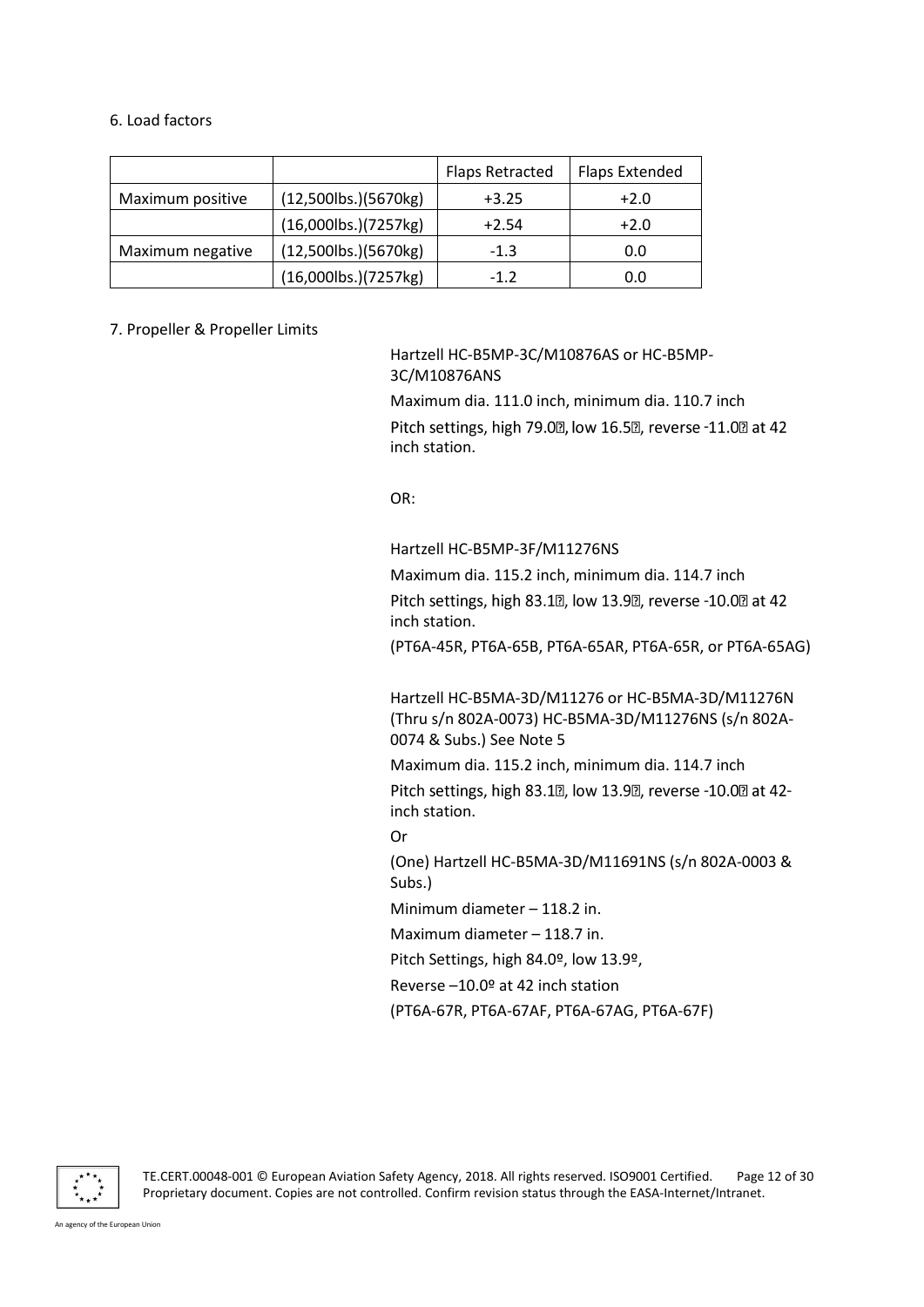# 8. Fluids

| 8.1 Fuel                 | ASTM D1655-70, JET A, JET A1, JET B, MIL-T-5624, JP-4, JP-8.8.2                                                                                                          |
|--------------------------|--------------------------------------------------------------------------------------------------------------------------------------------------------------------------|
| 8.2 Oil                  |                                                                                                                                                                          |
| MIL-L-7808, MIL-L-23699. |                                                                                                                                                                          |
| 8.3 Coolant              | Not applicable                                                                                                                                                           |
| 9. Fluid capacities      |                                                                                                                                                                          |
| 9.1 Fuel                 | 256 gal. (+33.0)<br>(250 gal. usable capacity, one 127 gal. tank in each wing)<br>308 gallons optional (302 gallons usable)<br>380 gallons optional (374 gallons usable) |
| 9.2 Oil                  | 2.5 gals. (1.5 gals. usable)                                                                                                                                             |
| 9.3 Coolant system       | Not applicable                                                                                                                                                           |
| 10. Air Speeds (CAS)     | <b>VNE</b> (Never Exceed)<br>227 mph (197 knots) below 12,500lbs.                                                                                                        |
|                          | *VNE (Never Exceed)<br>169 mph (147 knots) above 12,500 lbs.                                                                                                             |
|                          | *VA (Maneuvering)<br>169 mph (147 knots)                                                                                                                                 |
|                          | *VNO (Max. structural cruise)<br>169 mph (147 knots)                                                                                                                     |
|                          | **VNE (Never Exceed)<br>167 mph (145 knots) above 12,500 lbs.                                                                                                            |
|                          | **VA (Maneuvering)<br>167 mph (145 knots)                                                                                                                                |
|                          | **VNO (Max. structural cruise)<br>167 mph (145 knots)                                                                                                                    |
|                          | VFE (Flap extended)<br>142 mph (123 knots)                                                                                                                               |
|                          |                                                                                                                                                                          |

\*For s/n 802A-0003 thru 802A-0058



TE.CERT.00048-001 © European Aviation Safety Agency, 2018. All rights reserved. ISO9001 Certified. Page 13 of 30 Proprietary document. Copies are not controlled. Confirm revision status through the EASA-Internet/Intranet.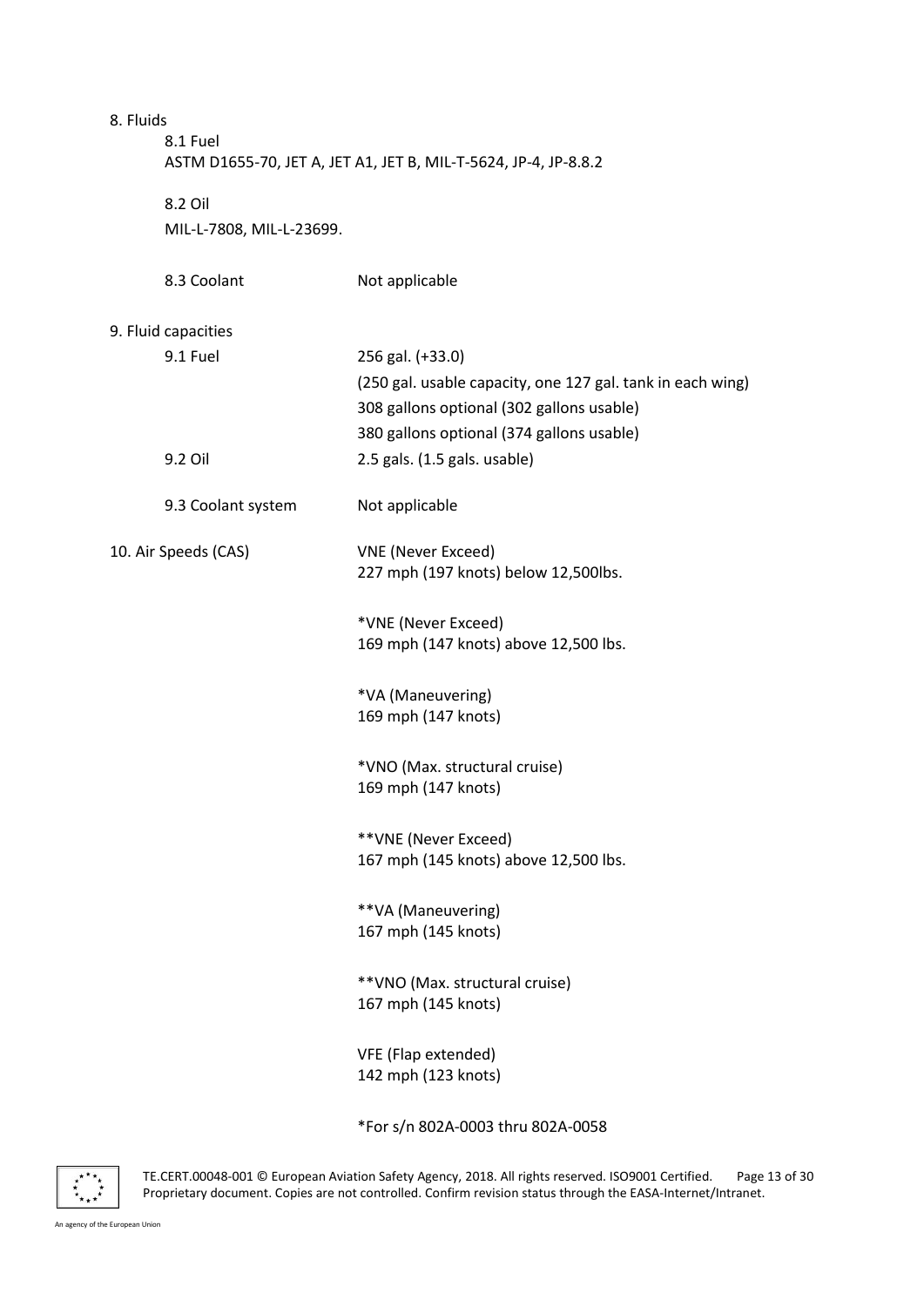#### 11. Flight Envelope

#### 1.7 CENTER OF GRAVITY LIMITS:

(+23.0) (58.4 cm.) to (+27.0 in.) (68.6 cm.) at 16,000 lbs.(7257 kg.) (+23.0) (58.4 cm.) to (+30.59 in. (77.7 cm.) at 14,800 lbs. (6713 kg.) (+23.0) (58.4 cm.) to (+32.0 in.) (81.3 cm.) at 10,200 lbs. (4636 kg.) (With Swathmaster) (+23.0) (58.4 cm.) to (+35.0 in.) (88.9 cm.) at 10,300 lbs. (4672 kg.) The pilot is responsible for determining maximum weight. Straight line variation between points. Ballast may be required to maintain weight and C.G. within limits. Datum is wing leading edge.





12. Approved Operations

#### Day VFR

Night VFR (when properly equipped)

#### 13. Maximum Masses

Max Weight 15,000 lbs. (with PT6A-45R) in sprayer configuration 14,850 lbs. (with PT6A-45R) in duster configuration 15,000 lbs. (with PT6A-45R) in fire bomber configuration 15,200 lbs. (with PT6A-65 series) in duster configuration 16,000 lbs. (with PT6A-67 series) in duster configuration 16,000 lbs. (with PT6A-65 series or PT6A-67 series) in sprayer configuration



TE.CERT.00048-001 © European Aviation Safety Agency, 2018. All rights reserved. ISO9001 Certified. Page 14 of 30 Proprietary document. Copies are not controlled. Confirm revision status through the EASA-Internet/Intranet.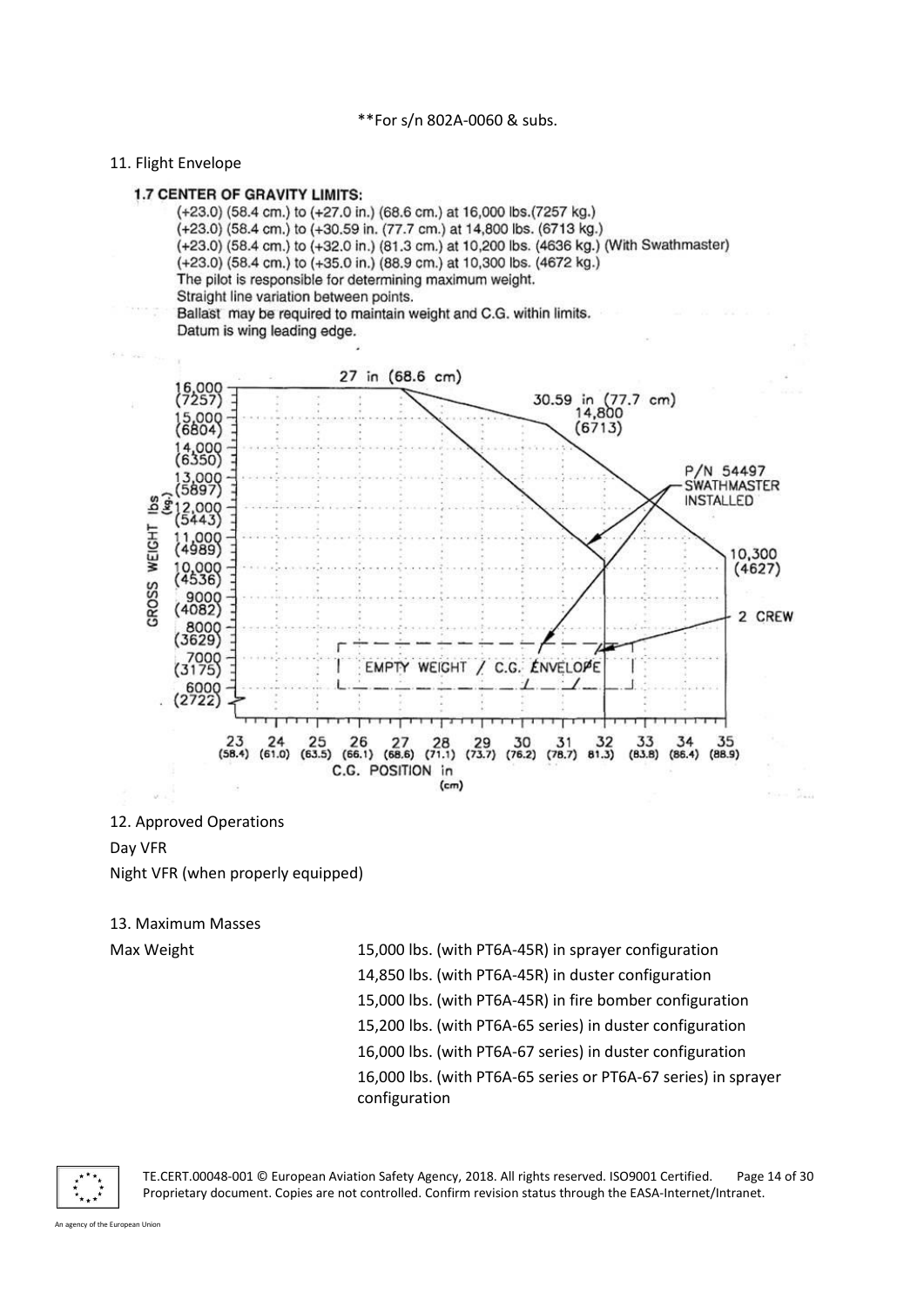|                                       |              | 16,000 lbs. (with PT6A-65 series or PT6A-67 series) in fire bomber<br>configuration<br>14,800 lbs. (with PT6A-65 series or PT6A-67 series) in aerial<br>surveying/patrolling configuration  |                                         |      |                                                                 |  |  |
|---------------------------------------|--------------|---------------------------------------------------------------------------------------------------------------------------------------------------------------------------------------------|-----------------------------------------|------|-----------------------------------------------------------------|--|--|
| Max. Hopper                           |              | 8,000 lbs. (+20.5) with PT6A-45R                                                                                                                                                            |                                         |      |                                                                 |  |  |
| Load                                  |              |                                                                                                                                                                                             |                                         |      |                                                                 |  |  |
|                                       |              | 8,800 lbs. (+20.5) with PT6A-65 series or PT6A-67 series                                                                                                                                    |                                         |      |                                                                 |  |  |
| 14. Centre of Gravity Range           |              |                                                                                                                                                                                             |                                         |      |                                                                 |  |  |
| C.G. Range                            |              |                                                                                                                                                                                             |                                         |      | (+23.0) to (+27.0) at 15,000 lbs. (with PT6A-45R)               |  |  |
|                                       |              |                                                                                                                                                                                             |                                         |      | (+23.0) to (+27.0) at 16,000 lbs. (with PT6A-65 or -67 series)  |  |  |
|                                       |              |                                                                                                                                                                                             |                                         |      | (+23.0) to (+30.59) at 14,800 lbs. (with PT6A-65 or -67 series) |  |  |
|                                       |              |                                                                                                                                                                                             |                                         |      | (+23.0) to (+32.0) at 10,200 lbs. (with Swathmaster Spreader)   |  |  |
|                                       |              |                                                                                                                                                                                             | (+23.0) to (+35.0) at 10,300 lbs.       |      |                                                                 |  |  |
|                                       |              |                                                                                                                                                                                             |                                         |      |                                                                 |  |  |
|                                       |              |                                                                                                                                                                                             | Straight-line variation between points. |      |                                                                 |  |  |
| 15. Reference datum                   |              |                                                                                                                                                                                             | Wing Leading edge                       |      |                                                                 |  |  |
| 16. Control surface deflections       |              |                                                                                                                                                                                             |                                         |      |                                                                 |  |  |
|                                       | Elevator     |                                                                                                                                                                                             | Up $29^\circ \pm 1^\circ$               | Down | $15^{\circ} \pm 1^{\circ}$                                      |  |  |
|                                       | Elevator tab |                                                                                                                                                                                             | Up $8^\circ \pm 1.5^\circ$              |      | Down $11^{\circ} \pm 1.5^{\circ}$                               |  |  |
|                                       | Rudder       |                                                                                                                                                                                             | Left $24^{\circ} \pm 1^{\circ}$         |      | Right $24^{\circ} \pm 1^{\circ}$                                |  |  |
|                                       | Aileron      |                                                                                                                                                                                             | Up $17^{\circ} \pm 1^{\circ}$           |      | Down $13^{\circ} \pm 1^{\circ}$                                 |  |  |
|                                       | Flaps        |                                                                                                                                                                                             |                                         |      | Down $30^{\circ} \pm 1.5^{\circ}$                               |  |  |
| 17. Levelling Means                   |              |                                                                                                                                                                                             |                                         |      | Top of left hand main landing gear leg 5° tail down.            |  |  |
| 18. Minimum Flight Crew               |              |                                                                                                                                                                                             | One (1) pilot                           |      |                                                                 |  |  |
|                                       |              |                                                                                                                                                                                             |                                         |      |                                                                 |  |  |
| 19. Maximum Passenger<br>No. of seats |              | $1 (+84.0)$<br>1 crew (+123.0) when optional crew seat is installed in<br>accordance with Dwg. 11742                                                                                        |                                         |      |                                                                 |  |  |
| 20. Baggage/ Cargo<br>Compartments    |              | One baggage compartment at (+105). Max capacity 60 lbs.                                                                                                                                     |                                         |      |                                                                 |  |  |
| 21. Wheels and Tyres                  |              | The main gear wheels are Cleveland p/n 40-279A with a 11.00-12<br>10-ply rating tire installed. The tail wheel is a Cleveland 40-140C.<br>The tail wheel tire is 17.5X6.25-6 10-ply rating. |                                         |      |                                                                 |  |  |
| 22. (Reserved)                        |              |                                                                                                                                                                                             |                                         |      |                                                                 |  |  |



TE.CERT.00048-001 © European Aviation Safety Agency, 2018. All rights reserved. ISO9001 Certified. Page 15 of 30 Proprietary document. Copies are not controlled. Confirm revision status through the EASA-Internet/Intranet.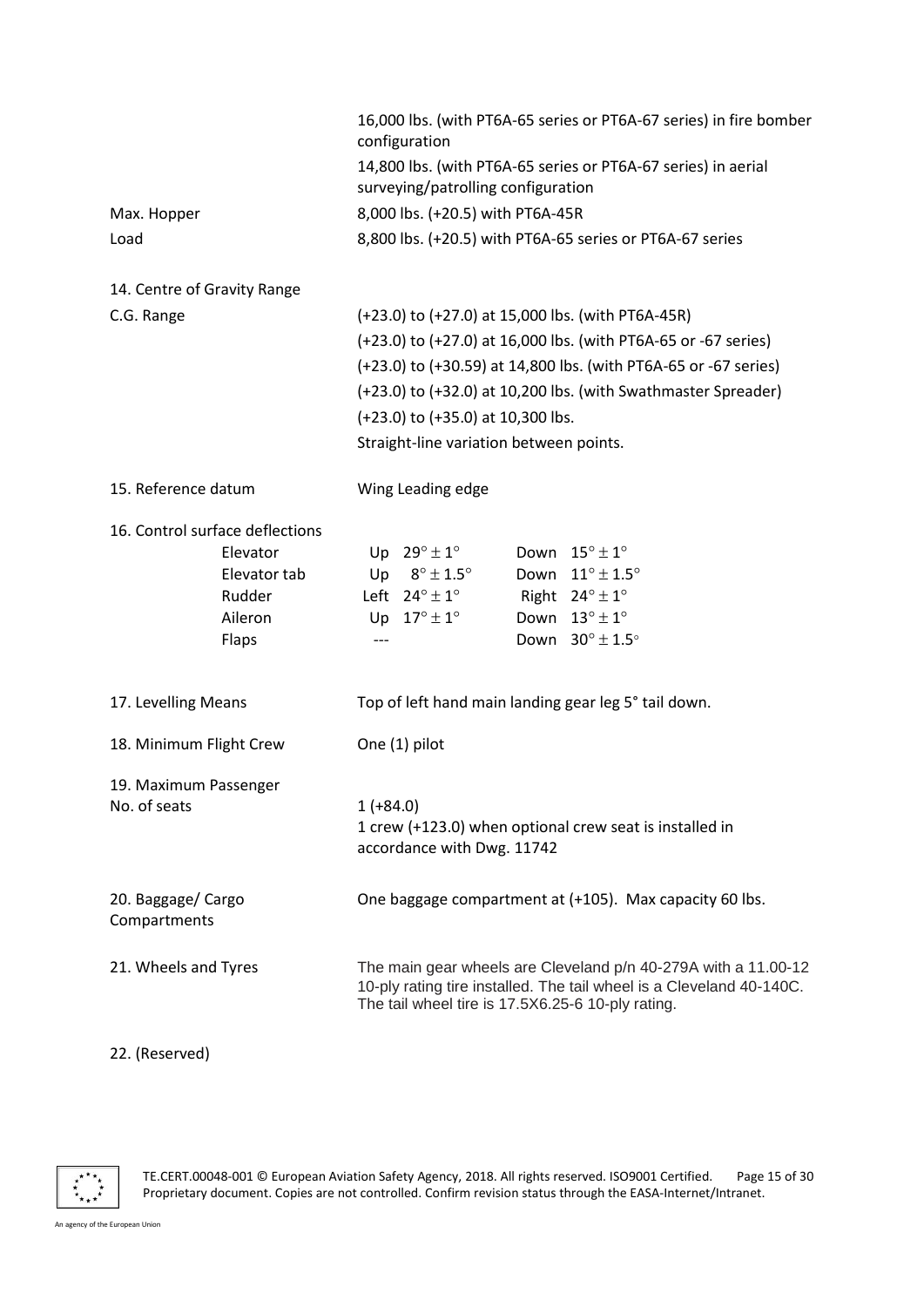## **A.IV. Operating and Service Instructions**

| 1. Flight Manual               | FAA Approved AFM 01-0066, original issued date: December<br>17, 1992, revised 01/10/2017. |
|--------------------------------|-------------------------------------------------------------------------------------------|
| 2. Maintenance Manual          | manual (owner's manual) is<br>The maintenance<br>dated<br>03/12/2012.                     |
| 3. Structural Repair Manual    | There is no structural repair manual.                                                     |
| 4. Weight and Balance Manual   | There is no weight and balance manual.                                                    |
| 5. Wiring Manual               | There is no wiring manual.                                                                |
| 6. Illustrated Parts Catalogue | The illustrated parts catalog is dated 08/01/2017.                                        |

# <span id="page-15-0"></span>**A.V. Notes**

| Note 1            | FAA approved Airplane Flight Manual dated December 17, 1992, or later FAA<br>approved revision is required. Current weight and balance report including list of<br>equipment included in certificated empty weight, and loading instructions, when<br>necessary, must be provided for each aircraft at the time of original certification.<br>The empty weight and corresponding center of gravity location must include the<br>following unusable fuel: 40 lbs. at (+33.0). |
|-------------------|------------------------------------------------------------------------------------------------------------------------------------------------------------------------------------------------------------------------------------------------------------------------------------------------------------------------------------------------------------------------------------------------------------------------------------------------------------------------------|
| Note 2            | All placards required by either FAA Approved Airplane Flight Manual, the applicable<br>operating rules, or the Certification Basis must be installed in the aircraft.                                                                                                                                                                                                                                                                                                        |
| NOTE <sub>3</sub> | Life Limited airframe parts are listed in the applicable AT-802/802A series<br>Maintenance Manual                                                                                                                                                                                                                                                                                                                                                                            |
| NOTE <sub>4</sub> | The placard "FLIGHT IN VICINITY OF THUNDERSTORMS PROHIBITED" may be deleted<br>when Lightning-Safe modifications have been incorporated in accordance with<br>drawing 11615.                                                                                                                                                                                                                                                                                                 |
| NOTE <sub>5</sub> | AT-802A aircraft prior to s/n 802A-0074 with PT6A-67R, PT6A-67AF, or PT6A-67AG<br>engines installed that have been retrofitted with the p/n 50821-32 side-thrust engine<br>mount must use the Hartzell p/n HC-B5MA-3D/M11276NS propeller.                                                                                                                                                                                                                                    |



TE.CERT.00048-001 © European Aviation Safety Agency, 2018. All rights reserved. ISO9001 Certified. Page 16 of 30 Proprietary document. Copies are not controlled. Confirm revision status through the EASA-Internet/Intranet.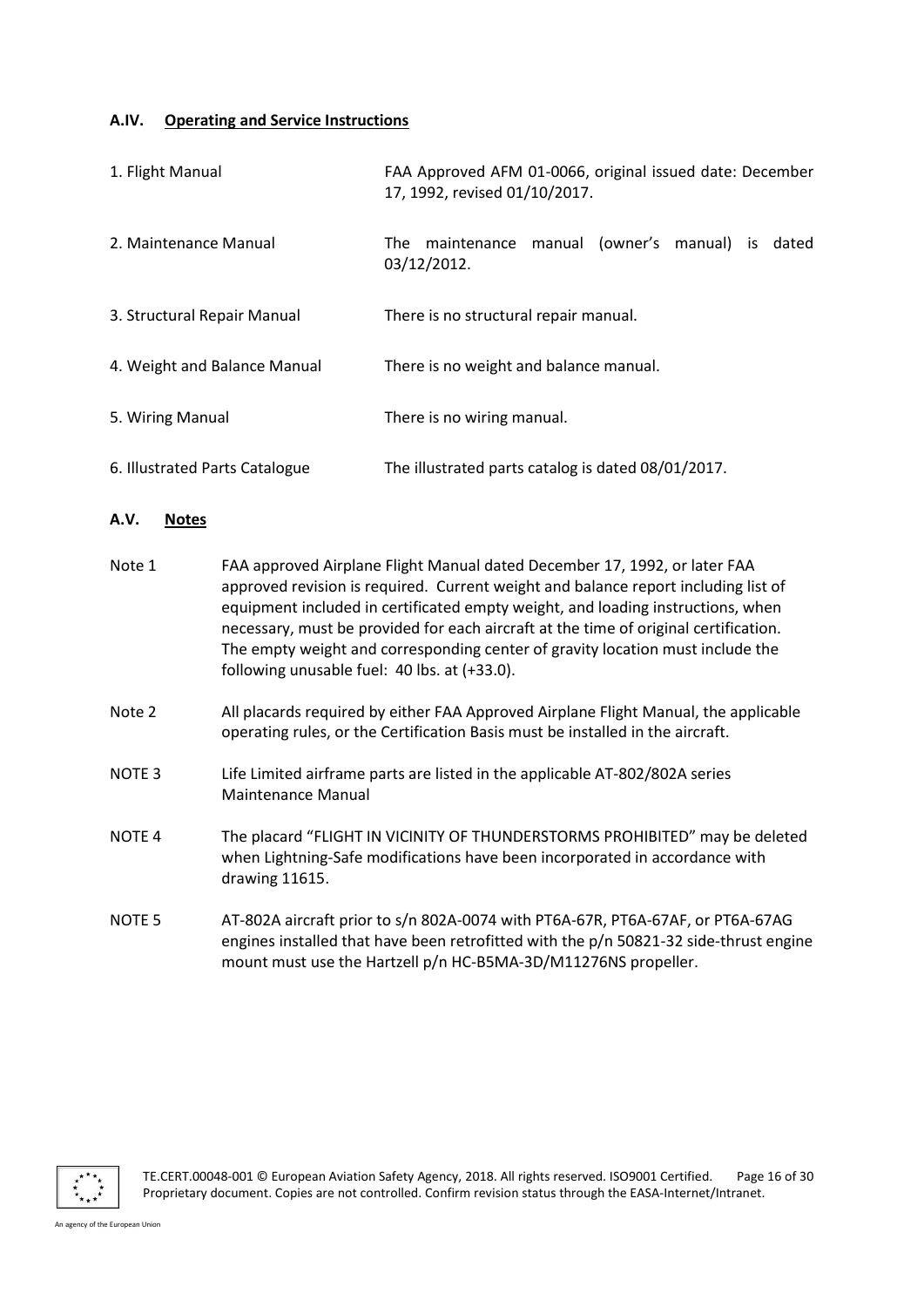## <span id="page-16-0"></span>**SECTION B: MODEL AT-802 2 PCLM**

## <span id="page-16-1"></span>**B.I. General**

| 1. Type/ Model/ Variant    |                                                    |
|----------------------------|----------------------------------------------------|
| $1.1$ Type:                | AT-802                                             |
| 1.2 Model:                 | AT-802 2PCLM                                       |
| 2. Airworthiness Category: | Restricted                                         |
| 3. Manufacturer:           | Air Tractor<br>Olney<br>76374, Texas<br><b>USA</b> |

4. EASA Type Certification Application Date: *Note: State of Design Authority certification application date for grandfathered products*

| 5. State of Design Authority:                      | FAA       |
|----------------------------------------------------|-----------|
| 6. State of Design Authority Type Certificate Date | 22.6.2015 |

## <span id="page-16-2"></span>**B.II. EASA Certification Basis**

1. Reference Date for determining the applicable requirements: 27.04.1993

2. Airworthiness Requirements: FAR 23, dated February 1, 1965, through Amendment 23-42, effective February 4, 1991 with the following sections below being defined as appropriate or inappropriate for the special purpose use of agricultural spraying, dusting, and seeding and for the special purpose use of forest and wildlife conservation (fire fighting) per FAR 21.25 (b)(1) and 21.25(b)(2); including the special purpose of Drug Eradication in accordance with FAR 21.25(b)(7) for the application of herbicides.

> Additionally, the airplane may be operated under the special purposes of aerial surveying per FAR 21.25(b)(3) and patrolling per FAR 21.25(b)(4) with the following restrictions to meet the requirements of FAR 36 Appendix G, Amendment 36-28:

> > 1) Maximum takeoff weight of 14,800 lbs

2) No installed engine with less than 1,295 SHP at takeoff. Acceptable engines are:

> a) PT6A-65AG b) PT6A-65AR



TE.CERT.00048-001 © European Aviation Safety Agency, 2018. All rights reserved. ISO9001 Certified. Page 17 of 30 Proprietary document. Copies are not controlled. Confirm revision status through the EASA-Internet/Intranet.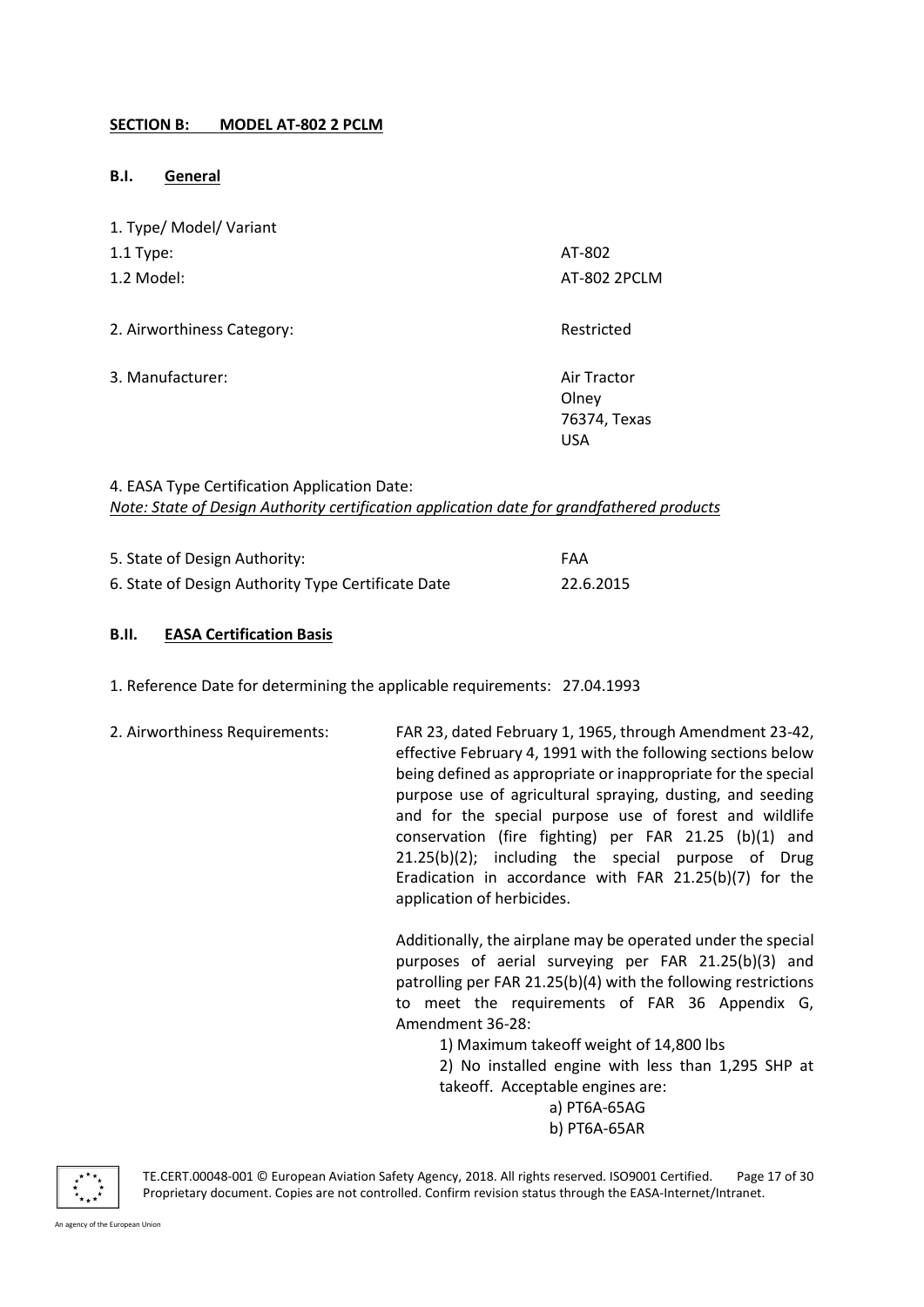c) PT6A-65R d) PT6A-67AG e) PT6A-67AF f) PT6A-67R g) PT6A-67F

3) No agricultural spray or granular dispersal equipment installed, consisting of:

> a) Spray booms (Dwg 80647) b) Spray plumbing (Dwg 80643 or 81321) c) Fan-operated spray pump (Dwg 80635, 81199, or 80745) d) Spreader (Dwg 80776, 80634, or

80697)

At Maximum Weight: Defined as the maximum restricted category gross weight the airplane is to be operated and includes at least full fuel, full operating liquids, crew, baggage, and full hopper.

Appropriate FAR 23 Requirements:

23.21, 23.23, 23.25(a), 23.29, 23.49(a)(c), 23.65(c), 23.143, 23.171, 23.173(c), 23.201, 23.231(a), 23.233, 23.235, 23.251, All of Subpart C - Structures, 23.629, 23.721, 23.723, 23.725, 23.726, 23.727, 23.731, 23.733, 23.1041, 23.1043, 23.1045, 23.1323, 23.1505, 23.1545, 23.1585(a).

Serial numbers 802 0001 thru 802 0082 do comply with 23.629(f).

At Baseline Weight: Defined as a reference weight not to be less than 75 percent of the Maximum Weight(above). FAR 23 through Amendment 23-42 with the exception of the following requirements deemed inappropriate per FAR 21.25(a)(1).

Inappropriate FAR 23 Requirements: 23.1, 23.3, 23.45(b)(c)(d)&(e), 23.51, 23.75, 23.221, 23.777(f)(1),(h)(1)(ii), 23.781(a),(b), 23.629(f)(1), 23.867, 23.901(d), 23.954, 23.1303(e), 23.1321(d), 23.1325(b)(3),(e), 23.1351(d)(1), 23.1505(c), 23.1587(a)(5), (a)(6), (a)(7), (a)(8).

- 3. Special Conditions: none
- 4. Exemptions: Exemption No. 5574 [23.49 (b) (1)] 61 knot stall speed
- 5. (Reserved) Deviations: none



TE.CERT.00048-001 © European Aviation Safety Agency, 2018. All rights reserved. ISO9001 Certified. Page 18 of 30 Proprietary document. Copies are not controlled. Confirm revision status through the EASA-Internet/Intranet.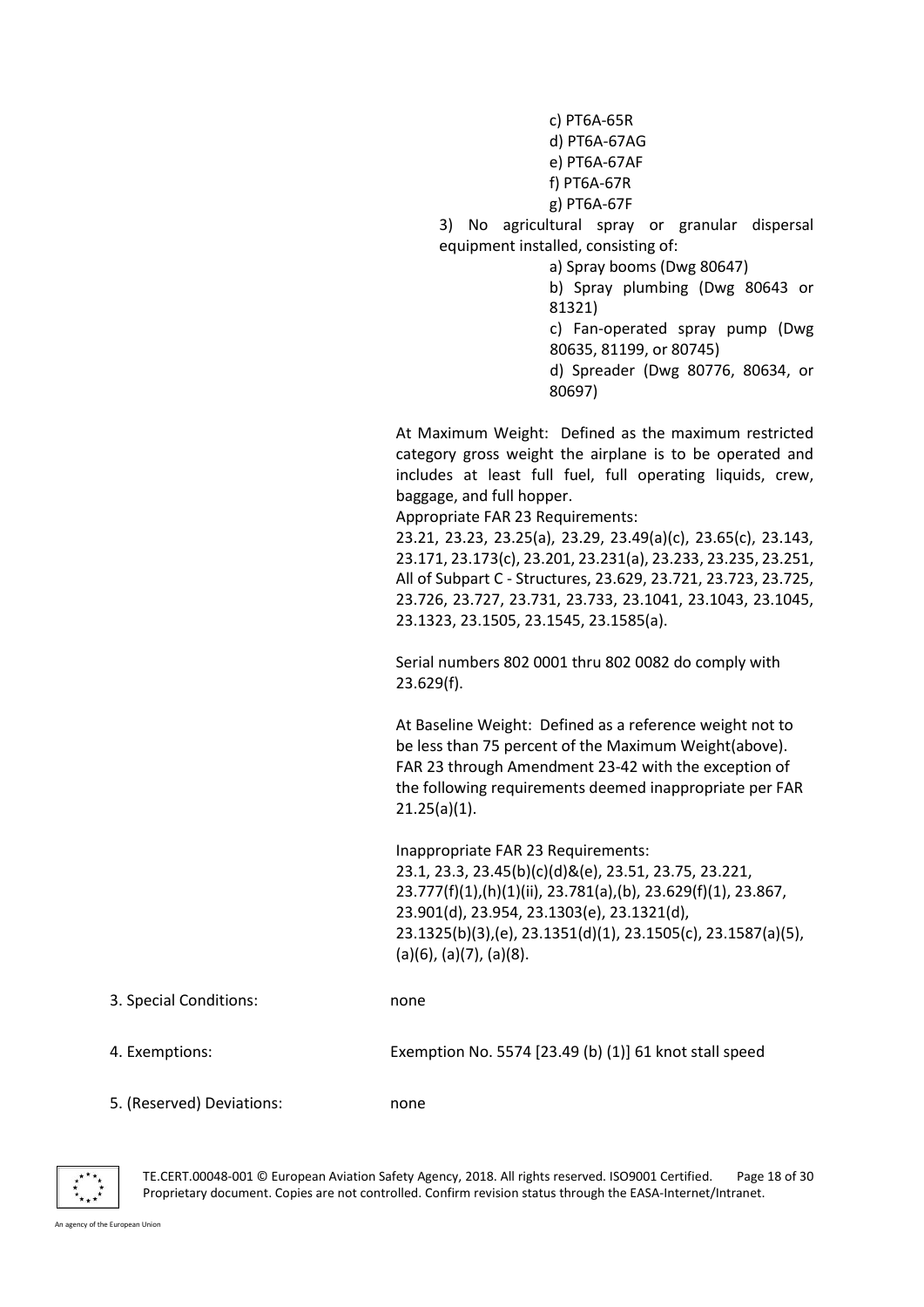| 6. Equivalent Safety Findings: | Equivalent Safety Finding to FAR 23.562, dated Septembe 14,<br>1992     |
|--------------------------------|-------------------------------------------------------------------------|
|                                | Equivalent Safety Finding to FAR 23.677 (a), dated March 23,<br>1999    |
|                                | Equivalent Level of Safety to FAR 23.1093(b), dated<br>December 7, 1992 |
| 7. Environmental Protection:   | FAR 36 as applicable in section A.11.2                                  |

## <span id="page-18-0"></span>**B.III. Technical Characteristics and Operational Limitations**

| 1. Type Design Definition: | The AT-802 is structurally certified to meet the requirements of   |
|----------------------------|--------------------------------------------------------------------|
|                            | FAR 23. The engine installation along with the systems and         |
|                            | equipment meet FAR 23 requirements except in cases deemed          |
|                            | inappropriate for intended operations. In these cases placards are |
|                            | installed on the instrument panel which prohibit flying under      |
|                            | those special conditions. The AT-802 are certified by the FAA for  |
|                            | a gross weight of 16,000 pounds. Certification basis is FAR 21.25. |
|                            | Airworthiness requirements of FAR 23 were met with certain         |
|                            | sections excepted as inappropriate for the special-purpose use of  |
|                            | agricultural and forest and wildlife conservation.                 |

- 2. Description: The Air Tractor AT-802 is an all-metal cantilever low-wing monoplane designed especially for agricultural or fire fighting operations. It is powered by a Pratt & Whitney PT6A turboprop engine which is highly suited for this type of flying. The standard engine for the fire-fighting versions is the PT6A-67AG which is rated at 1350 SHP at sea level and 99ºF. The PT6A-65AG is a popular optional engine, which is rated at 1295 SHP. Other PT6A engines are optional, including the PT6A-67F which is rated at 1424 SHP. The propeller is a Hartzell five-blade constant speed prop with reversing capabilities. The -65 series engines have a 115 inch diameter prop and the -67 series have a 118-inch prop. The hopper is made of fiberglass. It has a capacity of 800 U.S. gallons for Ag versions and 820 gallons for fire-fighting versions. The horizontal stabilizer is all metal and strut-braced for added rigidity. The vertical fin is cantilevered. The elevators and rudder are of allmetal construction and sealed to prevent chemical entry. The fuselage features removable skin panels for ease of maintenance and cleaning. High-lift flaps are incorporated to provide short take-off and landing distances.
- 3. Equipment: The basic required equipment as prescribed in the applicable airworthiness regulations must be installed in the aircraft for certification. In addition, the following equipment is required: a. Operative pre-stall warning system (Dwg. 50130)
	- b. 24 volt electrical system



TE.CERT.00048-001 © European Aviation Safety Agency, 2018. All rights reserved. ISO9001 Certified. Page 19 of 30 Proprietary document. Copies are not controlled. Confirm revision status through the EASA-Internet/Intranet.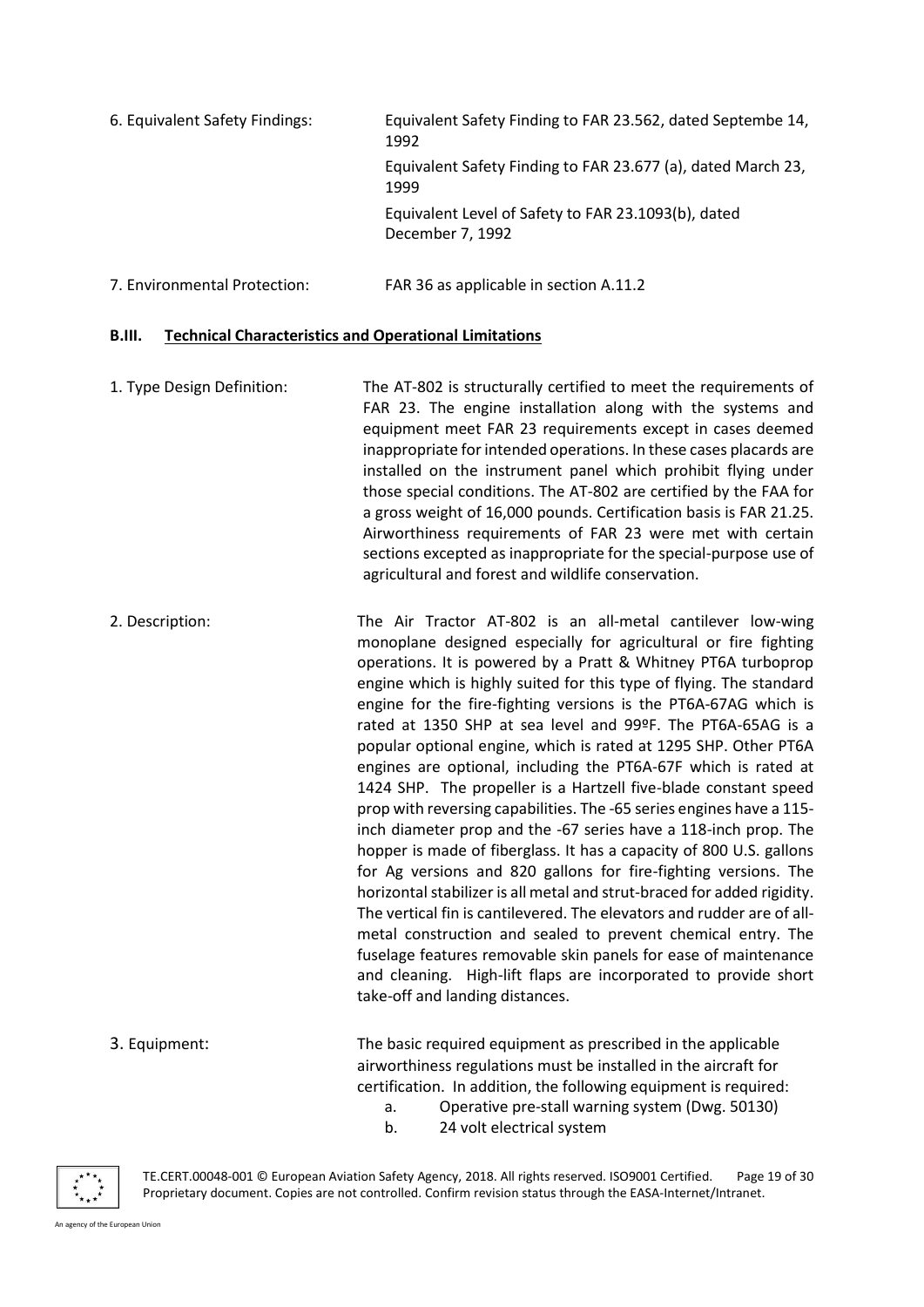- c. Slip indicator
- d. Fire Extinguisher (Dwg. 10564 or 11421)

Agricultural Dispersal Equipment

The following agricultural dispersal equipment may be installed: None, or any of the following:

- l. Dust spreader (Dwg. 80634 or 80697 or 80776)
- m. Standard spray system (Dwg. 80472 or 80745)
- n. Micronair spray system (Dwg. 80678)
- o. Fire Gate spray system (Dwg. 80745)
- p. Automatic flagger (Dwg. 80612)
- q. Drift finder smoker (Dwg. 80610)
- r. Crop Hawk, Micronair, Accuflo flowmeter (Dwg. 80472)
- s. 48 extra nozzles (Dwg. 80037)
- t. Night working lights (Dwg. 60382)
- u. Hopper rinse system (dwg. 80900)
- v. Foam tank (dwg. 80576)

Optional Equipment

Conventional fire bomber gate and vent (Dwg. 81196) Computerized fire bomber gate and vent (Dwg. 80540) Air conditioning system (Dwg. 60414 or Dwg. 60719) Cockpit heater (Dwg. 51477) Fuel flowmeter (Dwg. 60286 or 60499) Attitude gyro (Dwg. 51625) Turn coordinator (Dwg. 51625) King COM or NAV/COM radio (Dwg. 60616) Windshield washer (Dwg. 60439) Windshield wiper (Dwg. 60296) King transponder (Dwg. 60434) King LMH 3142 radio (Dwg. 60436) King DME (Dwg.60451) King HSI/Slaved compass (Dwg. 60451) King audio console (Dwg. 60451) Loran-C (Dwg. 60451) King - Automatic direction finder (Dwg. 60724) Garmin GPS 150 (Dwg. 60619) Trimble GPS (Dwg. 60978) N.A.T. Audio Control Panel (Dwg. 60493) King KN53 NAV (Dwg. 60453) S-Tec Autopilot (dwg. 70656) King KLX-135 GPS/COM (dwg. 60939) ACK ELT (dwg. 60617) Narco ELT (Dwg. 60554) Dorne & Margolin ELT (Dwg. 60684) Public Address/Siren (dwg. 60922) Directional Gyro (dwg. 51625) Vertical Speed indicator (dwg. 51625)



TE.CERT.00048-001 © European Aviation Safety Agency, 2018. All rights reserved. ISO9001 Certified. Page 20 of 30 Proprietary document. Copies are not controlled. Confirm revision status through the EASA-Internet/Intranet.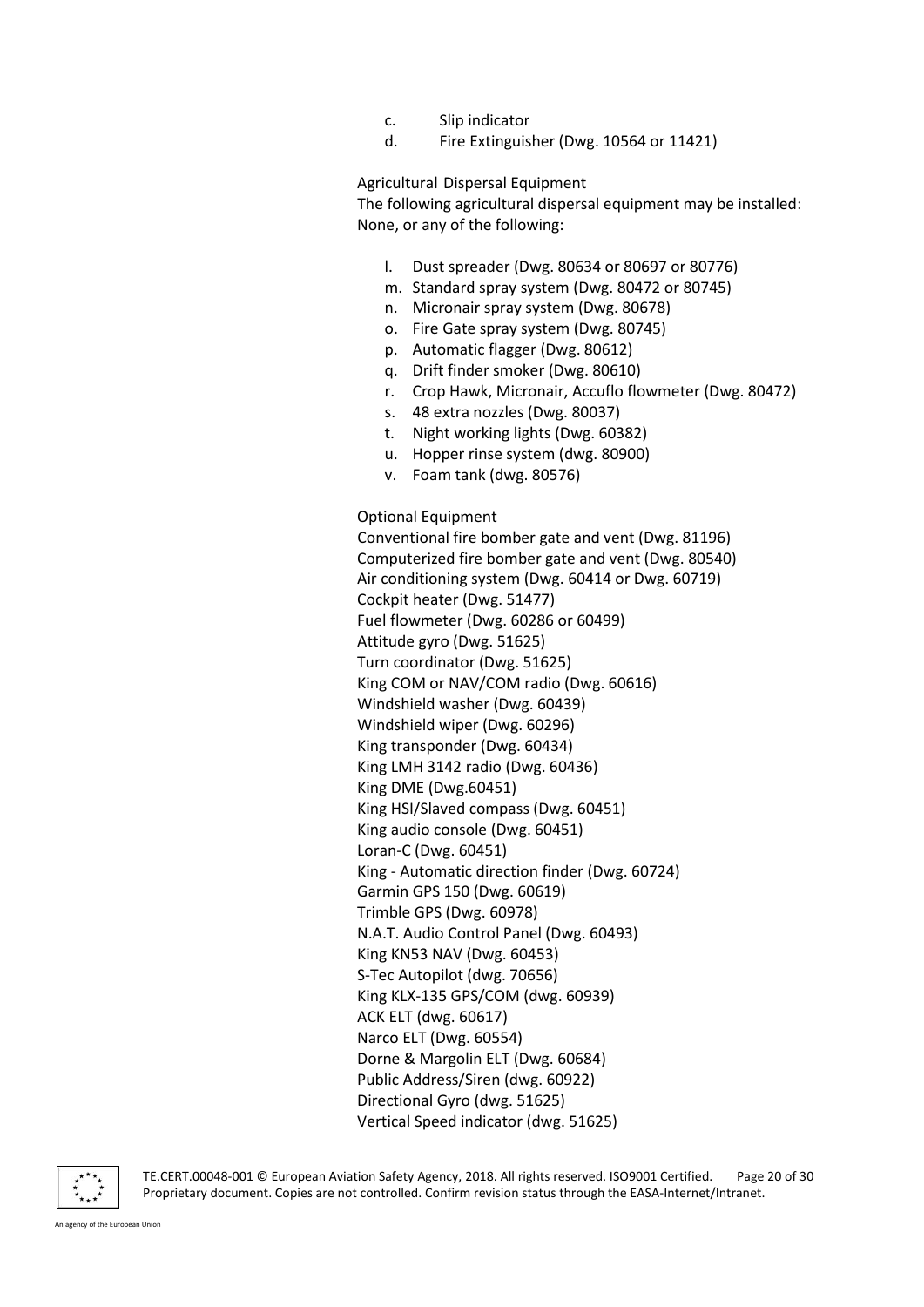King high frequency radio (Dwg. 61001) King radar Altimeter (Dwg. 61004) King GPS (Dwg. 60992) King Marker beacon (Dwg. 60473) Garmin GMA 340 Audio Control (Dwg. 61155) Garmin GNS 530 GPS NAV COM (Dwg. 61163) Garmin GNS 430 GPS NAV COM (Dwg. 61161) Garmin GNC 250XL GPS COM (Dwg. 61159) Garmin GTX 327 Transponder (Dwg. 61157) King KRA 405B Radar Altimeter (Dwg. 61196) Engine Fire Detection System (Dwg. 52260) Garmin/Apollo SL40 Com Radio (Dwg. 61339) FCU Override System (70640) Light Package (Dwg. 60038) Ram Air Engine Inlet (Dwg. 51208) Auxiliary Fuselage Fuel System (Dwg 52940) (for Aerial Surveying/Patrolling configuration) Electronics International MVP-50T Engine Monitor Installation (drawing 53160 – alternate to 51625 standard instrument installation) Amsafe Inflatable Restraints (Dwg 11068) Dispersal Monitoring System (Dwg 81926) Reabe Hopper Gauge System (Dwg 82060) Retractable Firewall Mount (Dwg 13874) Armor Installation (Dwg. 12032) Forward Avionics Console (Dwg. 62104) Aft Avionics Console (Dwg. 62105) Ballistic Glass Split Doors (Dwg. 11984) Dual Engine Starter and Ignitor Switches (Dwg. 60408) Dual Fuel Shutoff Valve Controls (Dwg. 53328) Dual Fuselage Fuel Valve Controls (Dwg. 71440) Dual Parking Brake Controls (Dwg. 40108) Dual Trim Controls (Dwg. 70556) Externally Mounted Tow Bar (Dwg. 40162)

#### 4. Dimensions

| Length:    | 36 ft.                                                                                                                |
|------------|-----------------------------------------------------------------------------------------------------------------------|
| Wing span: | Serial number 802-0001 thru 0059: 58.0 ft.<br>Serial number 802-0060 and subsequent: 59 ft. 3 in.                     |
| Height:    | $13$ ft.                                                                                                              |
| Wing area: | Serial number 802-0001 thru 0059: 390.7 ft <sup>2</sup><br>Serial number 802-0060 and subsequent: 401 ft <sup>2</sup> |



TE.CERT.00048-001 © European Aviation Safety Agency, 2018. All rights reserved. ISO9001 Certified. Page 21 of 30 Proprietary document. Copies are not controlled. Confirm revision status through the EASA-Internet/Intranet.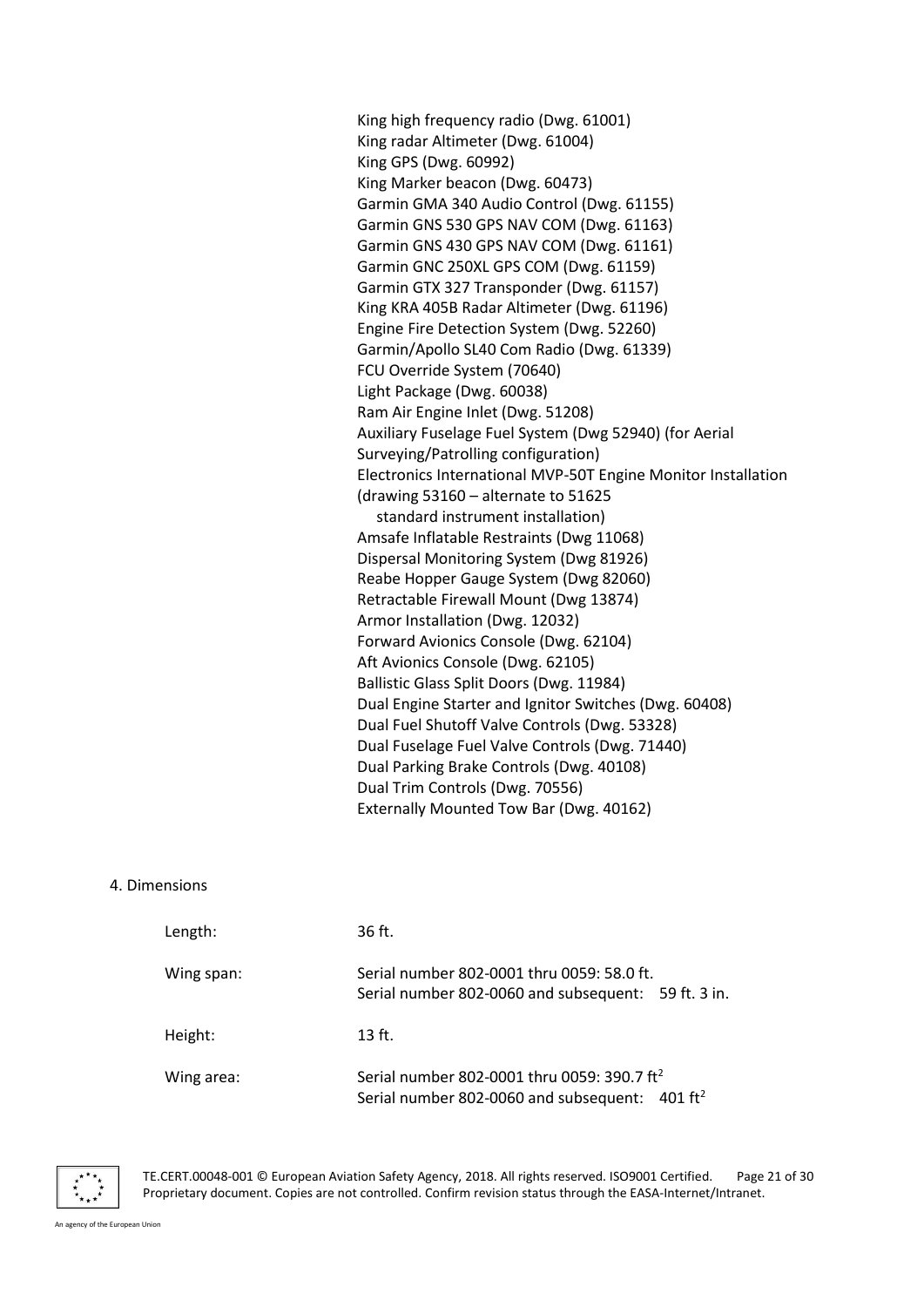## 5. Engine

5.1. Model: Pratt & Whitney PT6A-45R, PT6A-65AR, PT6A-65B, PT6A-65R, PT6A-65AG, PT6A-67R, PT6A-67AG, PT6A-67AF, or PT6A-67F

5.2 Type Certificate: PT6A-65AG – E4EA PT6A-65AR – E4EA PT6A-65R – E4EA PT6A-67AG – E26NE PT6A-67AF – E26NE PT6A-67R – E26NE PT6A-67F – E26NE PT6A-45R – E4EA PT6A-65B – E4EA

#### 5.3 Limitations

Engine Limits PT6A-45R

| $\tilde{\phantom{a}}$<br>Power<br>Setting | <b>SHP</b> | Torque<br>Ft-Lb            | Nominal<br><b>ITT°C</b> | Maximum<br>Observed<br><b>ITT°C</b> | Ng<br><b>RPM</b><br>% | Np<br><b>RPM</b> | Oil<br>Pressure<br><b>PSIG</b> | Oil<br>Temp<br>$^{\circ}C$ |
|-------------------------------------------|------------|----------------------------|-------------------------|-------------------------------------|-----------------------|------------------|--------------------------------|----------------------------|
| Takeoff                                   | 1173       | 3625                       |                         | 800<br>$(5 \text{ min})$            | 104.0                 | 1700             | 90 to 135                      | 10 to 99                   |
| MAX.<br>Continuous                        | 1020       | 3150                       |                         | 800                                 | 104.0                 | 1700             | 90 to 135                      | 0 to 99                    |
| MIN Idle<br>(Run)                         |            |                            |                         | 700                                 | 58.0                  |                  | 60 Min.                        | $-40$ to 99                |
| <b>Starting</b>                           |            |                            | 800                     | 1000<br>$(5 \text{ sec})$           |                       |                  | 0 to 200                       | $-40$ to 99                |
| Transient                                 |            | 5100<br>$(20 \text{ sec})$ |                         | 850<br>$(20 \text{ sec})$           | 104.0                 | 1870             |                                |                            |
| <b>MAX</b><br>Reverse                     | 900        | 1000                       |                         | 800                                 |                       | 1650             | 90 to 135                      | 0 to 99                    |

#### Engine Limits PT6A-65AR, PT6A-65R

| Power<br>Setting      | <b>SHP</b> | Torque<br>Ft-Lb            | Nominal<br><b>ITT°C</b> | Maximum<br>Observed       | Ng<br><b>RPM</b> | Np<br><b>RPM</b> | Oil<br>Pressure      | Oil<br>Temp     |
|-----------------------|------------|----------------------------|-------------------------|---------------------------|------------------|------------------|----------------------|-----------------|
|                       |            |                            |                         | <b>ITT°C</b>              | $\%$             |                  | <b>PSIG</b>          | $\rm ^{\circ}C$ |
| Takeoff               | 1295       | 4000                       |                         | 820<br>$(5 \text{ min})$  | 104.0            | 1700             | 90 to 135            | 10 to 99        |
| MAX.<br>Continuous    | 1173       | 3625                       |                         | 810                       | 104.0            | 1700             | 90 to 135            | 10 to 99        |
| MIN Idle<br>(Run)     |            |                            |                         | 715                       | 58.0             |                  | 60 Min.              | $-40$ to 99     |
| <b>Starting</b>       |            |                            | 700                     | 1000<br>$(5 \text{ sec})$ |                  |                  | $0$ to $200$         | $-40$ to 99     |
| Transient             |            | 5100<br>$(20 \text{ sec})$ |                         | 870<br>$(20 \text{ sec})$ | 104.0            | 1870             | $40 \text{ to } 200$ | 0 to 110        |
| <b>MAX</b><br>Reverse | 900        |                            |                         | 760                       |                  | 1650             | 90 to 135            | 0 to 99         |



TE.CERT.00048-001 © European Aviation Safety Agency, 2018. All rights reserved. ISO9001 Certified. Page 22 of 30 Proprietary document. Copies are not controlled. Confirm revision status through the EASA-Internet/Intranet.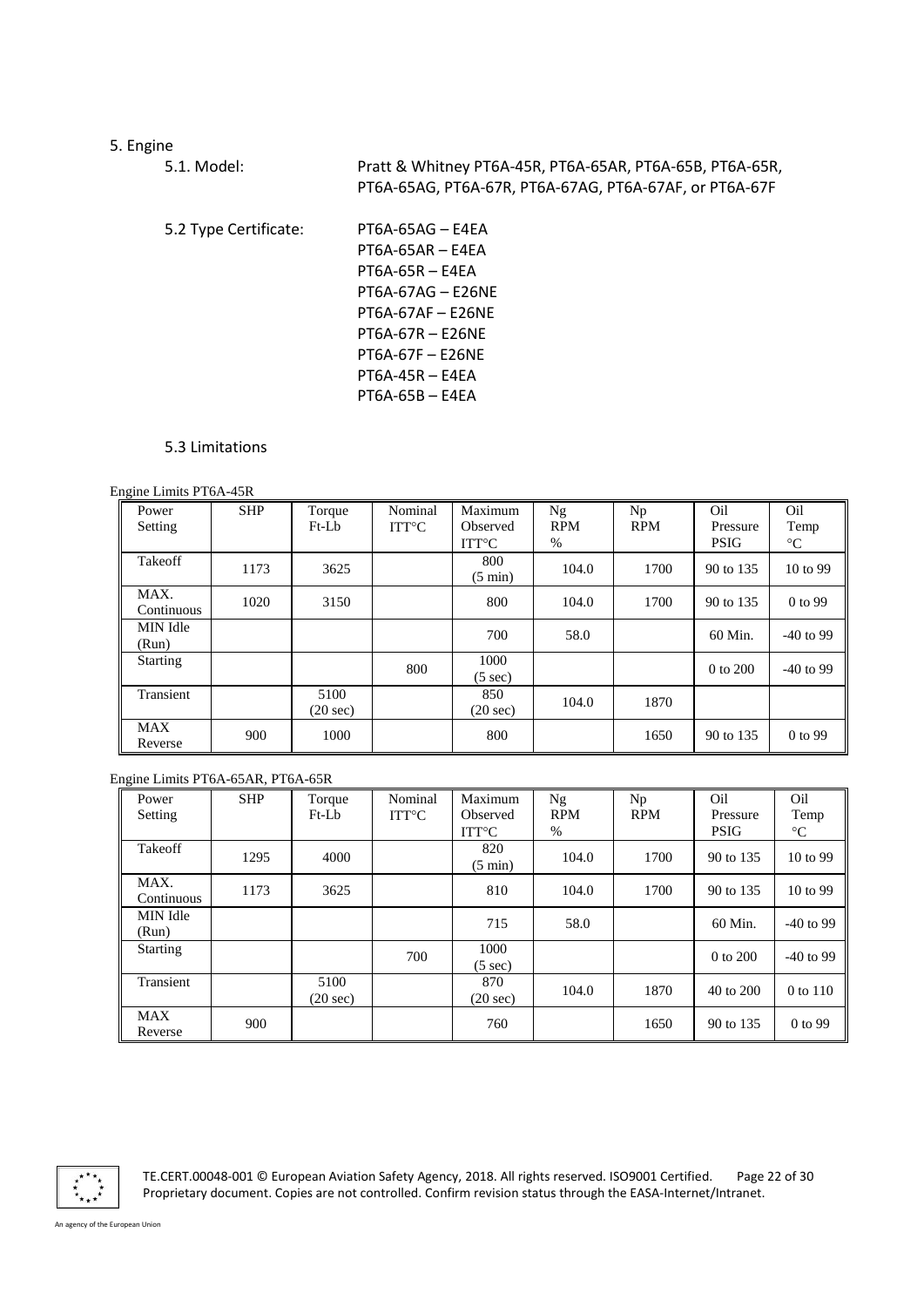#### Engine Limits PT6A-65AG

| $\overline{\phantom{0}}$<br>Power<br>Setting | <b>SHP</b> | Torque<br>Ft-Lb            | Nominal<br><b>ITT<sup>o</sup>C</b> | Maximum<br>Observed       | <b>Ng</b><br><b>RPM</b> | Np<br><b>RPM</b> | Oil<br>Pressure | Oil<br>Temp     |
|----------------------------------------------|------------|----------------------------|------------------------------------|---------------------------|-------------------------|------------------|-----------------|-----------------|
|                                              |            |                            |                                    | <b>ITT°C</b>              | %                       |                  | <b>PSIG</b>     | $\rm ^{\circ}C$ |
| Takeoff                                      | 1295       | 4000                       |                                    | 820<br>$(5 \text{ min})$  | 104.0                   | 1700             | 90 to 135       | 10 to 99        |
| MAX.<br>Continuous                           | 1220       | 3770                       |                                    | 810                       | 104.0                   | 1700             | 90 to 135       | 10 to 99        |
| MIN Idle<br>(Run)                            |            |                            |                                    | 715                       | 58.0                    |                  | 60 Min.         | $-40$ to 99     |
| <b>Starting</b>                              |            |                            |                                    | 1000<br>$(5 \text{ sec})$ |                         |                  | 0 to 200        | $-40$ to 99     |
| Transient                                    |            | 5100<br>$(20 \text{ sec})$ |                                    | 870<br>$(20 \text{ sec})$ | 104.0                   | 1870             | 40 to 200       | $-40$ to $110$  |
| <b>MAX</b><br>Reverse                        | 900        |                            |                                    | 760                       |                         | 1650             | 90 to 135       | 0 to 99         |

#### Engine Limits PT6A-65B

| Power<br>Setting      | <b>SHP</b> | Torque<br>Ft-Lb            | Nominal<br><b>ITT<sup>o</sup>C</b> | Maximum<br>Observed       | Ng<br><b>RPM</b> | Np<br><b>RPM</b> | Oil<br>Pressure | Oil<br>Temp     |
|-----------------------|------------|----------------------------|------------------------------------|---------------------------|------------------|------------------|-----------------|-----------------|
|                       |            |                            |                                    | <b>ITT°C</b>              | %                |                  | <b>PSIG</b>     | $\rm ^{\circ}C$ |
| Takeoff               | 1100       | 3625                       |                                    | 820<br>$(5 \text{ min})$  | 104.0            | 1700             | 90 to 135       | 10 to 99        |
| MAX.<br>Continuous    | 1100       | 3625                       |                                    | 810                       | 104.0            | 1700             | 90 to 135       | 10 to 99        |
| MIN Idle<br>(Run)     |            |                            |                                    | 700                       | 58.0             |                  | 60 Min.         | $-40$ to 99     |
| <b>Starting</b>       |            |                            | 700                                | 1000<br>$(5 \text{ sec})$ |                  |                  | $0$ to $200$    | $-40$ to 99     |
| Transient             |            | 5100<br>$(20 \text{ sec})$ |                                    | 870<br>$(20 \text{ sec})$ | 104.0            | 1870             | 40 to 200       | 0 to 110        |
| <b>MAX</b><br>Reverse | 900        |                            |                                    | 760                       |                  | 1650             | 90 to 135       | 0 to 99         |

Engine Limits PT6A-67R

| Power           | <b>SHP</b> | Torque             | Nominal      | Maximum                  | Ng         | Np         | Oil         | Oil             |
|-----------------|------------|--------------------|--------------|--------------------------|------------|------------|-------------|-----------------|
| Setting         |            | $Ft-Lb$            | <b>ITT°C</b> | <b>Observed</b>          | <b>RPM</b> | <b>RPM</b> | Pressure    | Temp            |
|                 |            |                    |              | <b>ITT<sup>o</sup>C</b>  | $\%$       |            | <b>PSIG</b> | $\rm ^{\circ}C$ |
| Takeoff         | 1424       | 4400               | 835          | 855<br>$(5 \text{ min})$ | 104.0      | 1700       | 90 to 135   | 10 to 99        |
| MAX.            | 1220       | 3770               | 820          | 840                      | 104.0      | 1700       | 90 to 135   | 10 to 99        |
| Continuous      |            |                    |              |                          |            |            |             |                 |
| <b>MIN</b> Idle |            |                    |              | 755                      | 58         |            | 60 Min.     | $-40$ to 99     |
| (Run)           |            |                    |              |                          |            |            |             |                 |
| <b>Starting</b> |            |                    | 700          | 1000                     |            |            | 0 to 200    | $-40$ to 99     |
|                 |            |                    |              | $(5 \text{ sec})$        |            |            |             |                 |
| Transient       |            | 5100               |              | 870                      | 104.0      | 1870       | 40 to 200   | 0 to 110        |
|                 |            | $(20 \text{ sec})$ |              | $(20 \text{ sec})$       |            |            |             |                 |
| <b>MAX</b>      | 900        |                    |              | 765                      |            | 1650       | 90 to 135   | 10 to 99        |
| Reverse         |            |                    |              |                          |            |            |             |                 |

TE.CERT.00048-001 © European Aviation Safety Agency, 2018. All rights reserved. ISO9001 Certified. Page 23 of 30 Proprietary document. Copies are not controlled. Confirm revision status through the EASA-Internet/Intranet.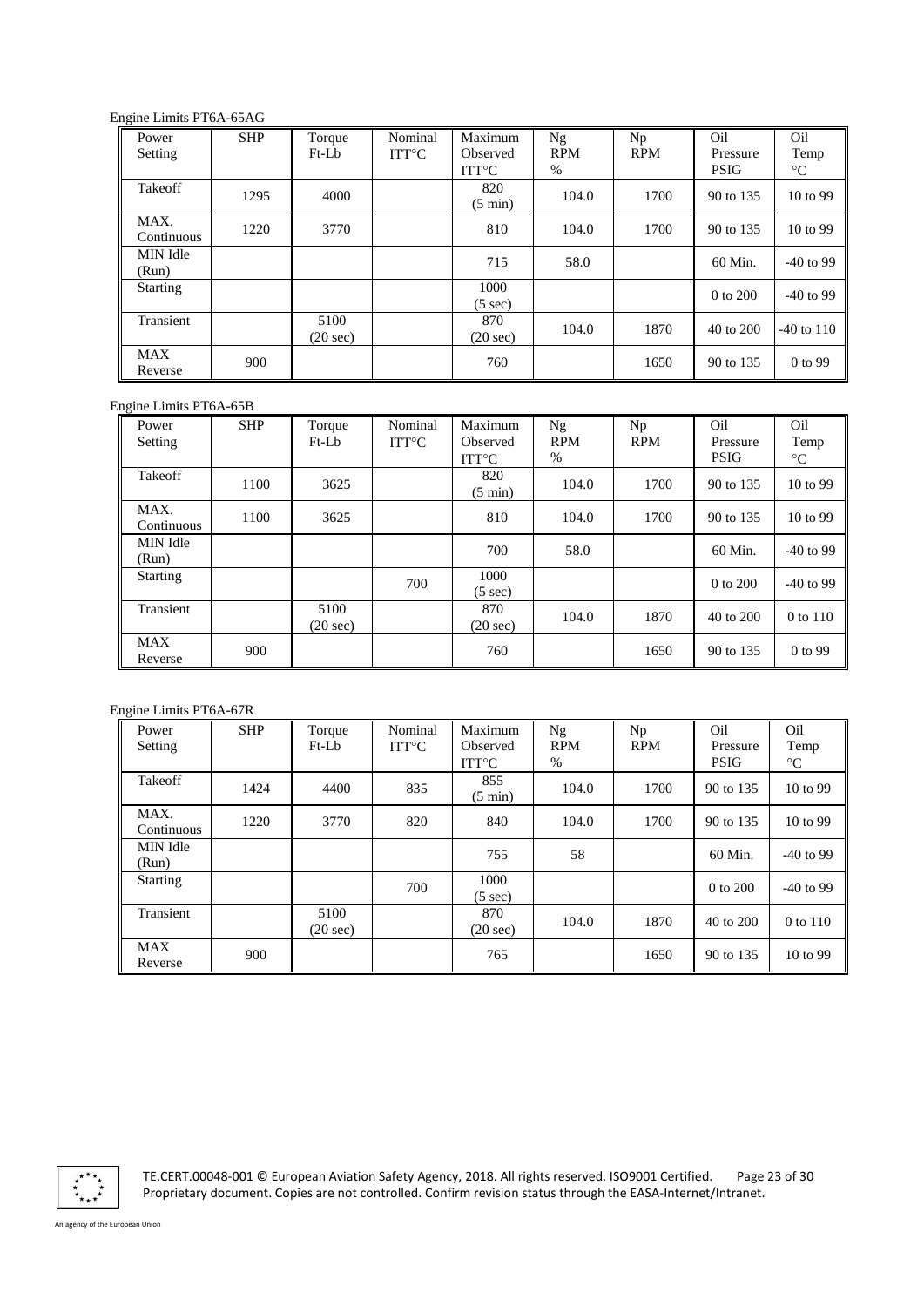Engine Limits PT6A-67AG

| $\tilde{\phantom{a}}$<br>Power<br>Setting | <b>SHP</b> | Torque<br>Ft-Lb            | Nominal<br><b>ITT°C</b> | Maximum<br>Observed       | Ng<br><b>RPM</b> | Np<br><b>RPM</b> | Oil<br>Pressure | Oil<br>Temp     |
|-------------------------------------------|------------|----------------------------|-------------------------|---------------------------|------------------|------------------|-----------------|-----------------|
|                                           |            |                            |                         | <b>ITT°C</b>              | %                |                  | <b>PSIG</b>     | $\rm ^{\circ}C$ |
| Takeoff                                   | 1350       | 4170                       |                         | 800<br>$(5 \text{ min})$  | 104.0            | 1700             | 90 to 135       | 10 to 99        |
| MAX.<br>Continuous                        | 1220       | 3770                       |                         | 800                       | 104.0            | 1700             | 90 to 135       | 10 to 99        |
| MIN Idle<br>(Run)                         |            |                            |                         | 750                       | 58.0             |                  | 60 Min.         | $-40$ to 99     |
| <b>Starting</b>                           |            |                            |                         | 1000<br>$(5 \text{ sec})$ |                  |                  | 0 to 200        | $-40$ to 99     |
| Transient                                 |            | 5100<br>$(20 \text{ sec})$ |                         | 870<br>$(20 \text{ sec})$ | 104.0            | 1870             | 40 to 200       | 0 to 110        |
| <b>MAX</b><br>Reverse                     | 900        |                            |                         | 760                       |                  | 1650             | 90 to 135       | 10 to 99        |

#### Engine Limits PT6A-67AF

| $\circ$<br>Power<br>Setting | <b>SHP</b> | Torque<br>Ft-Lb            | Nominal<br><b>ITT°C</b> | Maximum<br>Observed<br>ITT °C | Ng<br><b>RPM</b><br>% | Np<br><b>RPM</b> | Oil<br>Pressure<br><b>PSIG</b> | Oil<br>Temp<br>$\rm ^{\circ}C$ |
|-----------------------------|------------|----------------------------|-------------------------|-------------------------------|-----------------------|------------------|--------------------------------|--------------------------------|
| Takeoff                     | 1424       | 4400                       |                         | 855<br>$(5 \text{ min})$      | 104.0                 | 1700             | 90 to 135                      | 10 to 99                       |
| MAX.<br>Continuous          | 1220       | 3825                       |                         | 840                           | 104.0                 | 1700             | 90 to 135                      | 10 to 99                       |
| MIN Idle<br>(Run)           |            |                            |                         | 750                           | 58.0                  |                  | 60 Min                         | $-40$ to 99                    |
| <b>Starting</b>             |            |                            |                         | 1000<br>$(5 \text{ sec})$     |                       |                  | $0$ to $200$                   | $-40$ to 99                    |
| Transient                   |            | 5100<br>$(20 \text{ sec})$ |                         | 870<br>$(20 \text{ sec})$     | 104.0                 | 1870             | $40 \text{ to } 200$           | 0 to 110                       |
| MAX<br>Reverse              | 900        |                            |                         | 765                           |                       | 1650             | 90 to 135                      | 10 to 99                       |

Engine Limits PT6A-67F

| Power                 | <b>SHP</b> | Torque                     | Nominal      | Maximum                   | Ng         | Np         | Oil                  | Oil             |
|-----------------------|------------|----------------------------|--------------|---------------------------|------------|------------|----------------------|-----------------|
| Setting               |            | $Ft-Lb$                    | <b>ITT°C</b> | Observed                  | <b>RPM</b> | <b>RPM</b> | Pressure             | Temp            |
|                       |            |                            |              | <b>ITT°C</b>              | $\%$       |            | <b>PSIG</b>          | $\rm ^{\circ}C$ |
| Takeoff               | 1424       | 4400                       |              | 870<br>$(5 \text{ min})$  | 104.0      | 1700       | 90 to 135            | 10 to 99        |
| MAX.<br>Continuous    | 1220       | 3770                       |              | 870                       | 104.0      | 1700       | 90 to 135            | 10 to 99        |
| MIN Idle<br>(Run)     |            |                            |              | 760                       | 58.0       |            | 60 Min.              | $-40$ to 99     |
| <b>Starting</b>       |            |                            |              | 1000<br>$(5 \text{ sec})$ |            |            | 0 to 200             | $-40$ to 99     |
| Transient             |            | 5100<br>$(20 \text{ sec})$ |              | 910<br>$(20 \text{ sec})$ | 104.0      | 1870       | $40 \text{ to } 200$ | 0 to 110        |
| <b>MAX</b><br>Reverse | 900        |                            |              | 760                       |            | 1650       | 90 to 135            | 10 to 99        |

TE.CERT.00048-001 © European Aviation Safety Agency, 2018. All rights reserved. ISO9001 Certified. Page 24 of 30 Proprietary document. Copies are not controlled. Confirm revision status through the EASA-Internet/Intranet.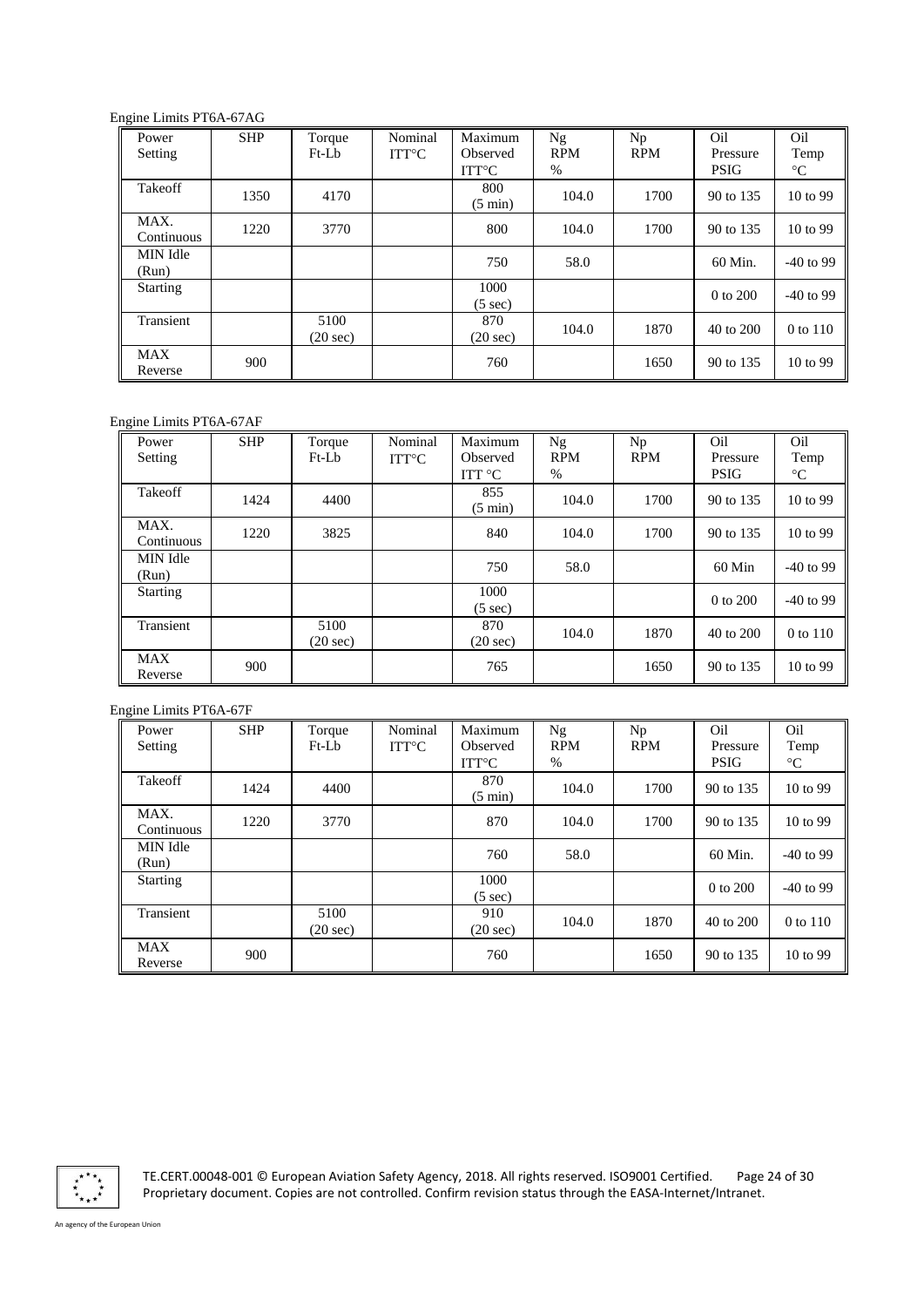## 6. Load factors

|                  |                             | <b>Flaps Retracted</b> | Flaps Extended |
|------------------|-----------------------------|------------------------|----------------|
| Maximum positive | $(12,500$ lbs. $)(5670$ kg) | $+3.25$                | $+2.0$         |
|                  | $(16,000$ lbs. $)(7257$ kg) | $+2.54$                | $+2.0$         |
| Maximum negative | $(12,500$ lbs. $)(5670$ kg) | $-1.3$                 | 0.0            |
|                  | (16,000lbs.)(7257kg)        | $-1.2$                 | 0.0            |

7. Propeller & Propeller Limits

Hartzell HC-B5MP-3C/M10876AS or HC-B5MP 3C/M10876ANS

Maximum dia. 111.0 inch, minimum dia. 110.7 inch Pitch settings, high 79.02, low 16.52, reverse -11.02 at 42 inch station.

#### OR:

Hartzell HC-B5MP-3F/M11276NS

Maximum dia. 115.2 inch, minimum dia. 114.7 inch Pitch settings, high 83.1<sup>®</sup>, low 13.9<sup>®</sup>, reverse -10.0<sup>®</sup> at 42 inch station.

(PT6A-45R, PT6A-65B, PT6A-65AR, PT6A-65R, PT6A-65AG)

Hartzell HC-B5MA-3D/M11276 or HC-B5MA-3D/M11276N (Thru s/n 802 0076)

Hartzell HC-B5MA-3D/M11276NS (s/n 802-0078 & Subs.) See Note 5

Maximum dia. 115.2 inch, minimum dia. 114.7 inch Pitch settings, high 83.1<sup>[2]</sup>, low 13.9<sup>[2]</sup>, reverse -10.0<sup>[2]</sup> at 42 inch station.

## OR

Hartzell HC-B5MA-3D/M11691NS (s/n 802-0001 & subs.) Minimum diameter – 118.2 in.

Maximum diameter – 118.7 in.

Pitch settings, high 84.0º, low 13.9º, reverse –10.0º at 42 inch station

(PT6A-67R, PT6A-67AF, PT6A-67AG, PT6A-67F)



TE.CERT.00048-001 © European Aviation Safety Agency, 2018. All rights reserved. ISO9001 Certified. Page 25 of 30 Proprietary document. Copies are not controlled. Confirm revision status through the EASA-Internet/Intranet.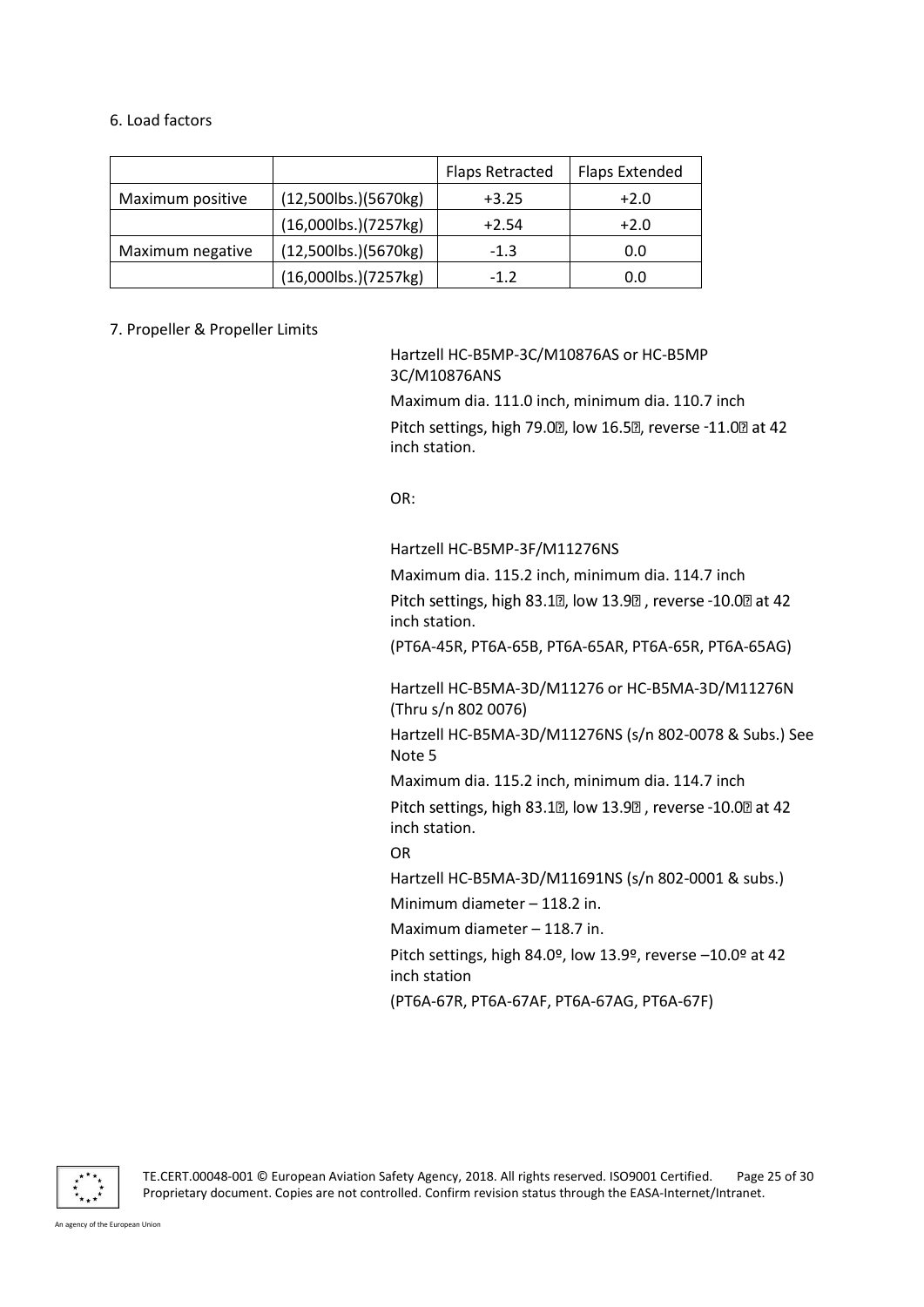# 8. Fluids

| 8.1 Fuel                 | ASTM D1655-70, JET A, JET A1, JET B, MIL-T-5624, JP-4, JP-8                                                                                                              |
|--------------------------|--------------------------------------------------------------------------------------------------------------------------------------------------------------------------|
| 8.2 Oil                  |                                                                                                                                                                          |
| MIL-L-7808, MIL-L-23699. |                                                                                                                                                                          |
| 8.3 Coolant              | Not applicable                                                                                                                                                           |
| 9. Fluid capacities      |                                                                                                                                                                          |
| 9.1 Fuel                 | 256 gal. (+33.0)<br>(250 gal. usable capacity, one 127 gal. tank in each wing)<br>308 gallons optional (302 gallons usable)<br>380 gallons optional (374 gallons usable) |
| 9.2 Oil                  | 2.5 gals. (1.5 gals. usable)                                                                                                                                             |
| 9.3 Coolant system       | Not applicable                                                                                                                                                           |
| 10. Air Speeds (CAS)     | <b>VNE</b> (Never Exceed)<br>227 mph (197 knots) below 12,500lbs.                                                                                                        |
|                          | *VNE (Never Exceed)<br>169 mph (147 knots) above 12,500 lbs.                                                                                                             |
|                          | *VA (Maneuvering)<br>169 mph (147 knots)                                                                                                                                 |
|                          | *VNO (Max. structural cruise)<br>169 mph (147 knots)                                                                                                                     |
|                          | **VNE (Never Exceed)<br>167 mph (145 knots) above 12,500 lbs.                                                                                                            |
|                          | **VA (Maneuvering)<br>167 mph (145 knots)                                                                                                                                |
|                          | **VNO (Max. structural cruise)<br>167 mph (145 knots)                                                                                                                    |
|                          | VFE (Flap extended)<br>142 mph (123 knots)                                                                                                                               |
|                          | *For s/n 802-0001 thru 802-0059<br>**For s/n 802-0064 & subs.                                                                                                            |



TE.CERT.00048-001 © European Aviation Safety Agency, 2018. All rights reserved. ISO9001 Certified. Page 26 of 30 Proprietary document. Copies are not controlled. Confirm revision status through the EASA-Internet/Intranet.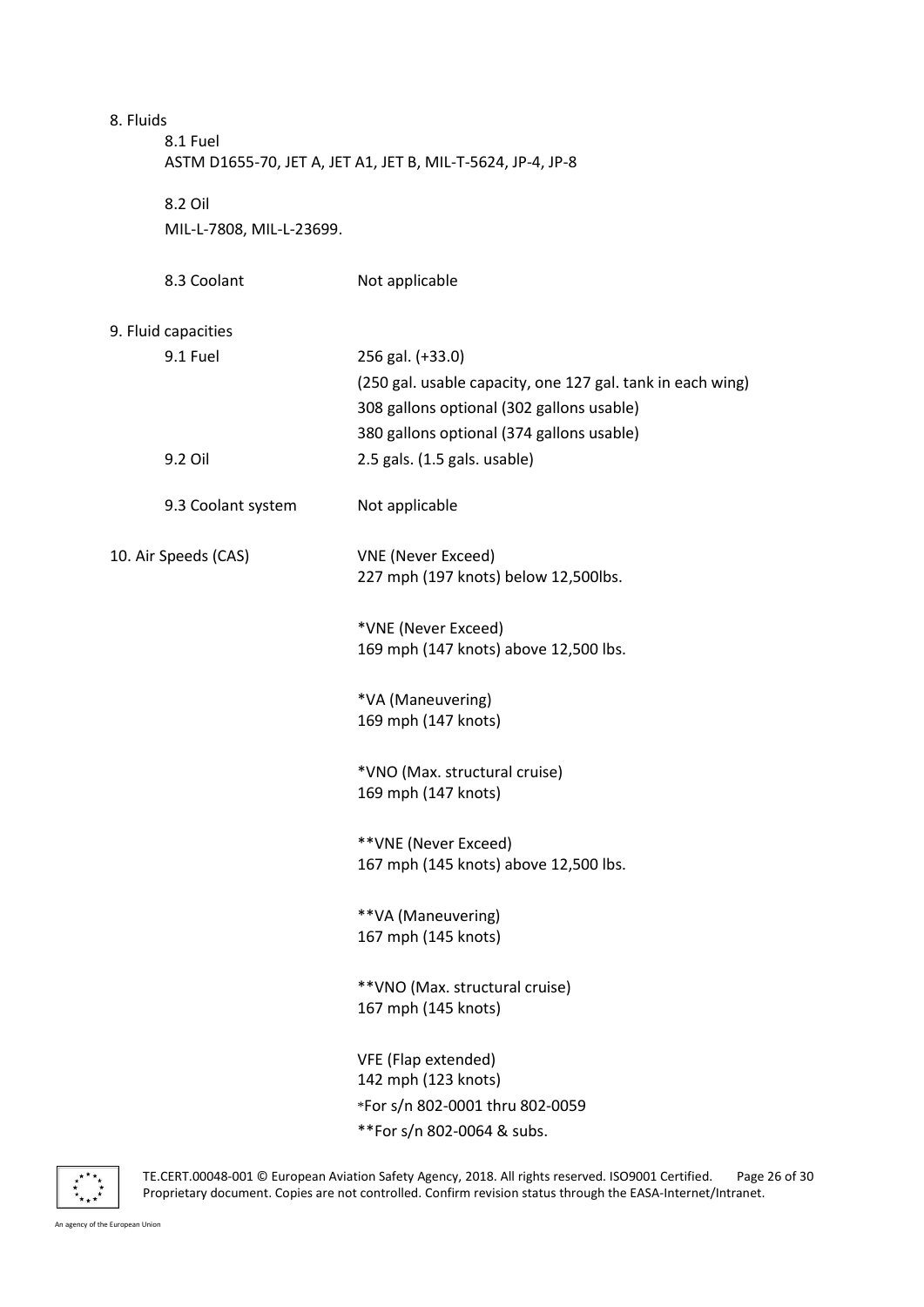#### 11. Flight Envelope

#### 1.7 CENTER OF GRAVITY LIMITS:

(+23.0) (58.4 cm.) to (+27.0 in.) (68.6 cm.) at 16,000 lbs.(7257 kg.) (+23.0) (58.4 cm.) to (+30.59 in. (77.7 cm.) at 14,800 lbs. (6713 kg.) (+23.0) (58.4 cm.) to (+32.0 in.) (81.3 cm.) at 10,200 lbs. (4636 kg.) (With Swathmaster) (+23.0) (58.4 cm.) to (+35.0 in.) (88.9 cm.) at 10,300 lbs. (4672 kg.)

The pilot is responsible for determining maximum weight.

Straight line variation between points.

Ballast may be required to maintain weight and C.G. within limits. Datum is wing leading edge.



12. Approved Operations Capability Day VFR

Night VFR (when properly equipped)

## 13. Maximum Masses

Max Weight 15,000 lbs. (with PT6A-45R) in sprayer configuration 14,850 lbs. (with PT6A-45R) in duster configuration 16,000 lbs. (with PT6A-65 series or PT6A-67 series) in sprayer configuration 15,200 lbs. (with PT6A-65 series or PT6A-67 series) in duster configuration 16,000 lbs. (with PT6A-65 series or PT6A-67 series) in fire bomber configuration 15,000 lbs. (with PT6A-45R) in fire bomber configuration 14,800 lbs. (with PT6A-65 series or PT6A-67 series) in aerial

surveying/patrolling configuration



TE.CERT.00048-001 © European Aviation Safety Agency, 2018. All rights reserved. ISO9001 Certified. Page 27 of 30 Proprietary document. Copies are not controlled. Confirm revision status through the EASA-Internet/Intranet.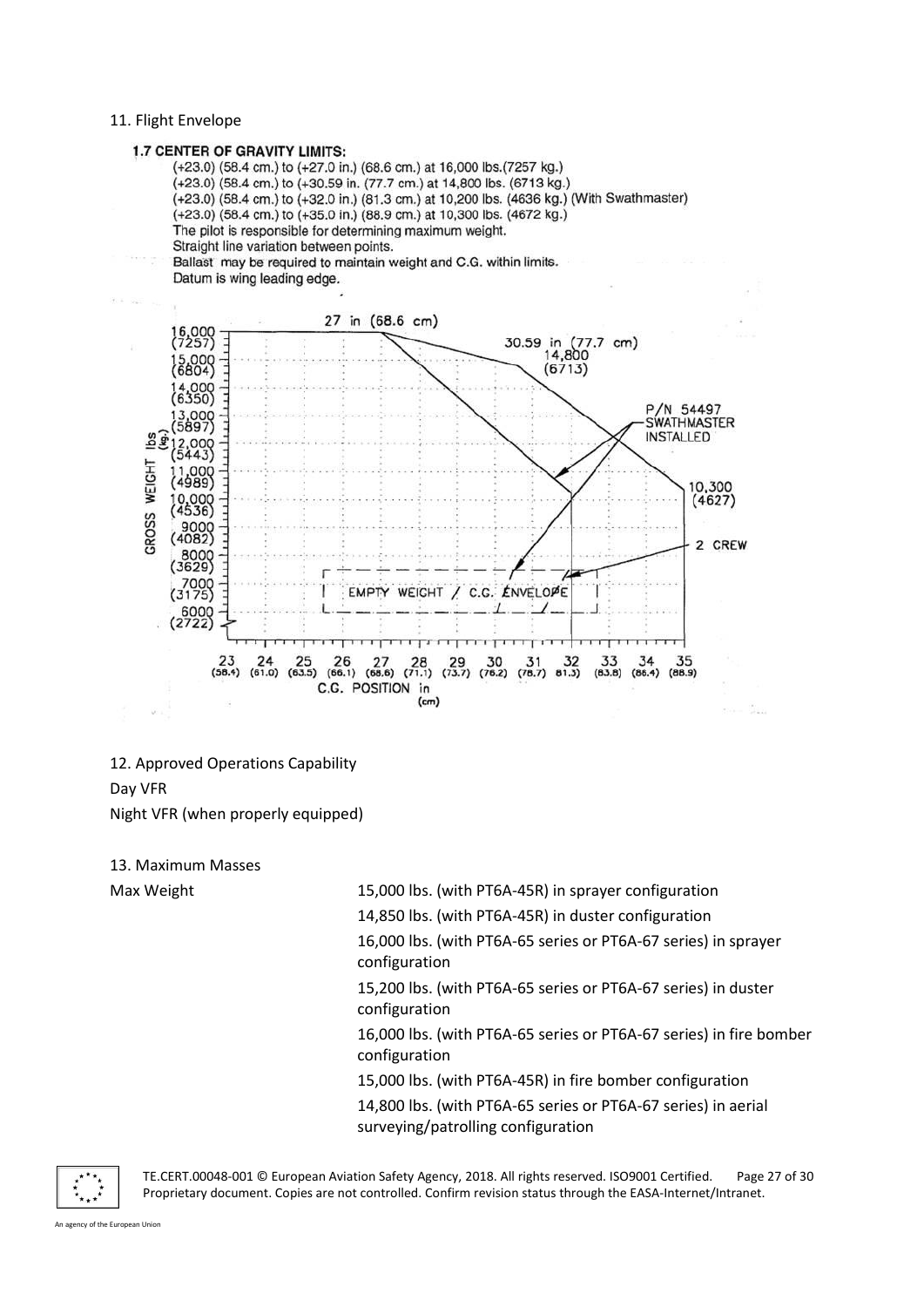| Max. Hopper                 |                                 | 8,000 lbs. (+20.5) with PT6A-45R                                                                                          |                                   |      |                                                                 |  |
|-----------------------------|---------------------------------|---------------------------------------------------------------------------------------------------------------------------|-----------------------------------|------|-----------------------------------------------------------------|--|
| Load                        |                                 |                                                                                                                           |                                   |      | 8,800 lbs. (+20.5) with PT6A-65 series or PT6A-67 series        |  |
|                             |                                 |                                                                                                                           |                                   |      |                                                                 |  |
| 14. Centre of Gravity Range |                                 |                                                                                                                           |                                   |      |                                                                 |  |
| C.G. Range                  |                                 | (+23.0) to (+27.0) at 15,000 lbs. (with PT6A-45R)                                                                         |                                   |      |                                                                 |  |
|                             |                                 |                                                                                                                           |                                   |      | (+23.0) to (+27.0) at 16,000 lbs. (with PT6A-65 or -67 series)  |  |
|                             |                                 |                                                                                                                           |                                   |      | (+23.0) to (+30.59) at 14,800 lbs. (with PT6A-65 or -67 series) |  |
|                             |                                 |                                                                                                                           |                                   |      | (+23.0) to (+32.0) at 10,200 lbs. (with Swathmaster Spreader)   |  |
|                             |                                 |                                                                                                                           | (+23.0) to (+35.0) at 10,300 lbs. |      |                                                                 |  |
|                             |                                 |                                                                                                                           |                                   |      |                                                                 |  |
|                             |                                 | Straight line variation between points.                                                                                   |                                   |      |                                                                 |  |
| 15. Reference datum         |                                 | Wing Leading edge                                                                                                         |                                   |      |                                                                 |  |
|                             | 16. Control surface deflections |                                                                                                                           |                                   |      |                                                                 |  |
|                             | Elevator                        |                                                                                                                           | Up $29^{\circ} \pm 1^{\circ}$     |      | Down $15^{\circ} \pm 1^{\circ}$                                 |  |
|                             | Elevator tab                    |                                                                                                                           | Up $8^\circ \pm 1.5^\circ$        | Down | $11^{\circ} \pm 1.5^{\circ}$                                    |  |
|                             | Rudder                          |                                                                                                                           | Left $24^{\circ} \pm 1^{\circ}$   |      | Right $24^{\circ} \pm 1^{\circ}$                                |  |
|                             | Aileron                         |                                                                                                                           | Up $17^\circ \pm 1^\circ$         | Down | $13^{\circ} \pm 1^{\circ}$                                      |  |
|                             | Flaps                           |                                                                                                                           |                                   |      | Down $30^{\circ} \pm 1.5^{\circ}$                               |  |
| 17. Levelling Means         |                                 |                                                                                                                           |                                   |      | Top of left hand main landing gear leg 5° tail down.            |  |
| 18. Minimum Flight Crew     |                                 | One (1) pilot                                                                                                             |                                   |      |                                                                 |  |
|                             |                                 |                                                                                                                           |                                   |      |                                                                 |  |
| 19. Maximum Passenger       |                                 |                                                                                                                           |                                   |      |                                                                 |  |
| No. of seats                |                                 | $1 (+84.0)$<br>1 crew (+123.0)                                                                                            |                                   |      |                                                                 |  |
|                             |                                 |                                                                                                                           |                                   |      |                                                                 |  |
| 20. Baggage/ Cargo          |                                 | One baggage compartment at (+105). Max capacity 60 lbs.                                                                   |                                   |      |                                                                 |  |
| Compartments                |                                 |                                                                                                                           |                                   |      |                                                                 |  |
|                             |                                 |                                                                                                                           |                                   |      |                                                                 |  |
| 21. Wheels and Tyres        |                                 | The main gear wheels are Cleveland p/n 40-279A with a 11.00-12                                                            |                                   |      |                                                                 |  |
|                             |                                 | 10-ply rating tire installed. The tail wheel is a Cleveland 40-140C.<br>The tail wheel tire is 17.5X6.25-6 10-ply rating. |                                   |      |                                                                 |  |
|                             |                                 |                                                                                                                           |                                   |      |                                                                 |  |
| 22. (Reserved)              |                                 |                                                                                                                           |                                   |      |                                                                 |  |
|                             |                                 |                                                                                                                           |                                   |      |                                                                 |  |

## <span id="page-27-0"></span>**N.IV. Operating and Service Instructions**

| 1. Flight Manual      | FAA Approved AFM 01-0059, original issued date: July 27,<br>1993, revised 01/10/2017. |  |
|-----------------------|---------------------------------------------------------------------------------------|--|
| 2. Maintenance Manual | The maintenance manual (owner's manual) is dated<br>03/12/2012.                       |  |



TE.CERT.00048-001 © European Aviation Safety Agency, 2018. All rights reserved. ISO9001 Certified. Page 28 of 30 Proprietary document. Copies are not controlled. Confirm revision status through the EASA-Internet/Intranet.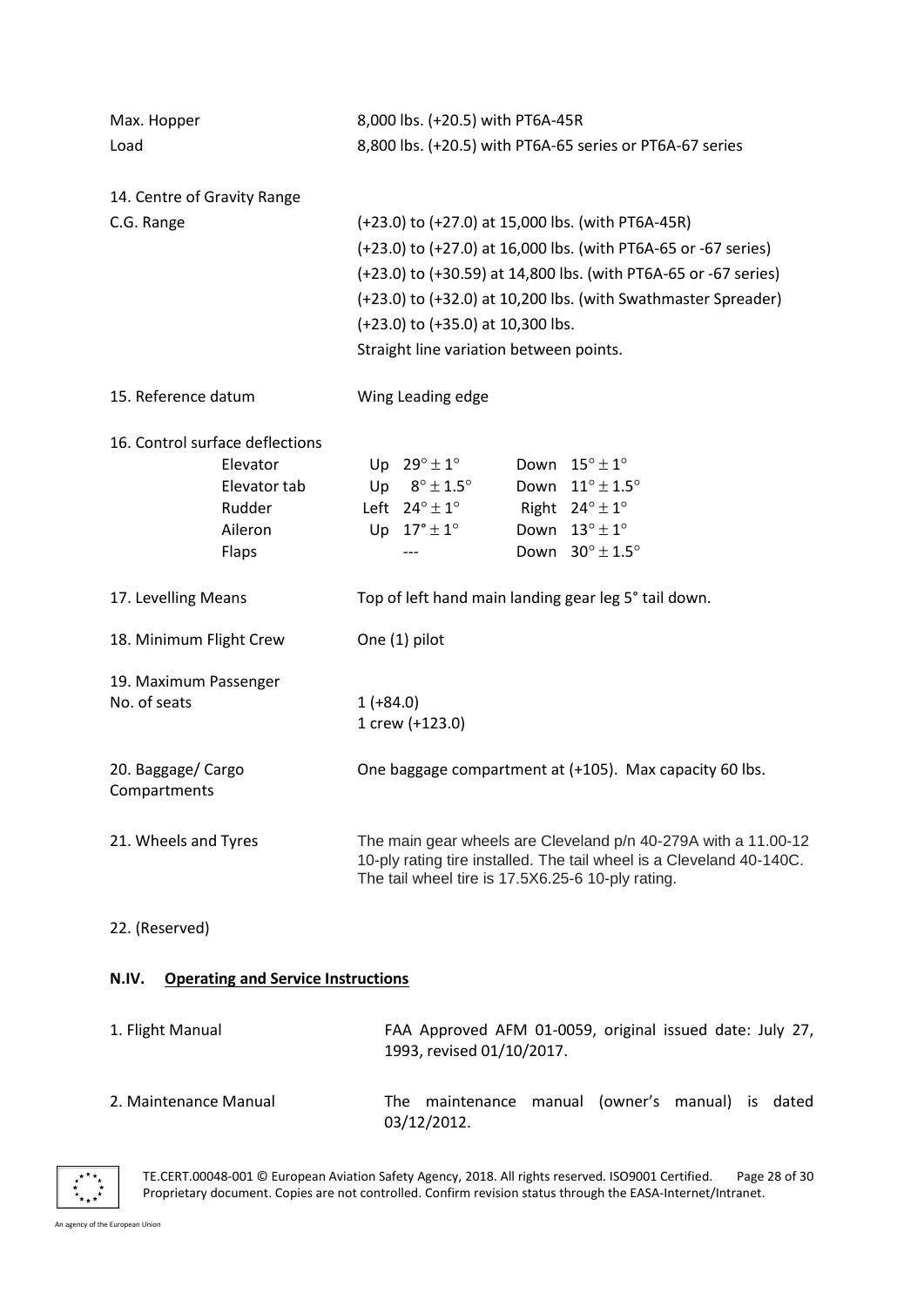| 3. Structural Repair Manual    | There is no structural repair manual.              |
|--------------------------------|----------------------------------------------------|
| 4. Weight and Balance Manual   | There is no weight and balance manual.             |
| 5. Wiring Manual               | There is no wiring manual.                         |
| 6. Illustrated Parts Catalogue | The illustrated parts catalog is dated 08/01/2017. |

## **B.V. Notes**

- Note 1 FAA approved Airplane Flight Manual dated April 27, 1993, or later FAA approved revision is required. Current weight and balance report including list of equipment included in certificated empty weight, and loading instructions, when necessary, must be provided for each aircraft at the time of original certification. The empty weight and corresponding center of gravity location must include the following unusable fuel: 40 lbs. at (+33.0).
- Note 2 All placards required by either FAA Approved Airplane Flight Manual, the applicable operating rules, or the Certification Basis must be installed in the aircraft.
- NOTE 3 Life Limited airframe parts are listed in the applicable AT-802/802A series Maintenance Manual
- NOTE 4 The placard "FLIGHT IN VICINITY OF THUNDERSTORMS PROHIBITED" may be deleted when Lightning-Safe modifications have been incorporated in accordance with drawing 11615.
- NOTE 5 AT-802 aircraft prior to s/n 802-0078 with PT6A-67R, PT6A-67AF, or PT6A-67AG engines installed that have been retrofitted with the p/n 50821-32 side-thrust engine mount must use the Hartzell p/n HC-B5MA-3D/M11276NS propeller.
- NOTE 6 Aircraft s/n 802-4001 and subsequent have wings and fuselage frames that are configured for planned future modifications.



TE.CERT.00048-001 © European Aviation Safety Agency, 2018. All rights reserved. ISO9001 Certified. Page 29 of 30 Proprietary document. Copies are not controlled. Confirm revision status through the EASA-Internet/Intranet.